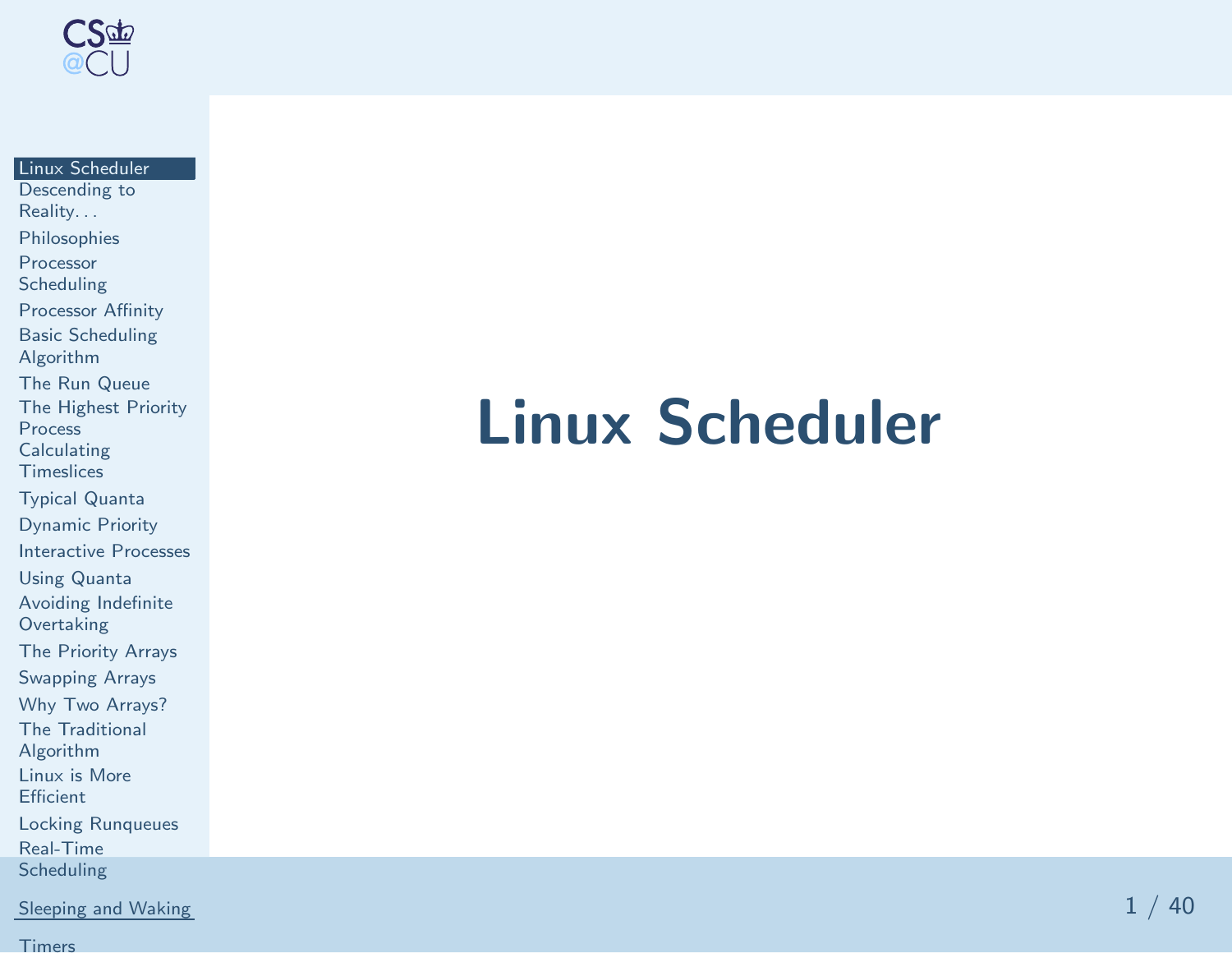<span id="page-1-0"></span>

■

■

### Descending to Reality...

Linux [Scheduler](#page-0-0)[Descending](#page-1-0) toReality. . . [Philosophies](#page-2-0)Processor**[Scheduling](#page-3-0)** [Processor](#page-4-0) Affinity Basic [Scheduling](#page-5-0)Algorithm The Run [Queue](#page-6-0) The [Highest](#page-7-0) Priority**Process**  [Calculating](#page-8-0) Timeslices[Typical](#page-9-0) Quanta[Dynamic](#page-10-0) Priority[Interactive](#page-11-0) ProcessesUsing [Quanta](#page-12-0) Avoiding Indefinite**[Overtaking](#page-13-0)**  The [Priority](#page-14-0) Arrays[Swapping](#page-15-0) ArraysWhy Two [Arrays?](#page-16-0)The Traditional [Algorithm](#page-17-0) Linux is More**[Efficient](#page-18-0)** Locking [Runqueues](#page-19-0)Real-Time [Scheduling](#page-20-0)[Sleeping](#page-21-0) and Waking

- The Linux scheduler tries to be very efficient To do that, it uses some complex data structures
- Some of what it does actually contradicts the schemes we've been discussing. . .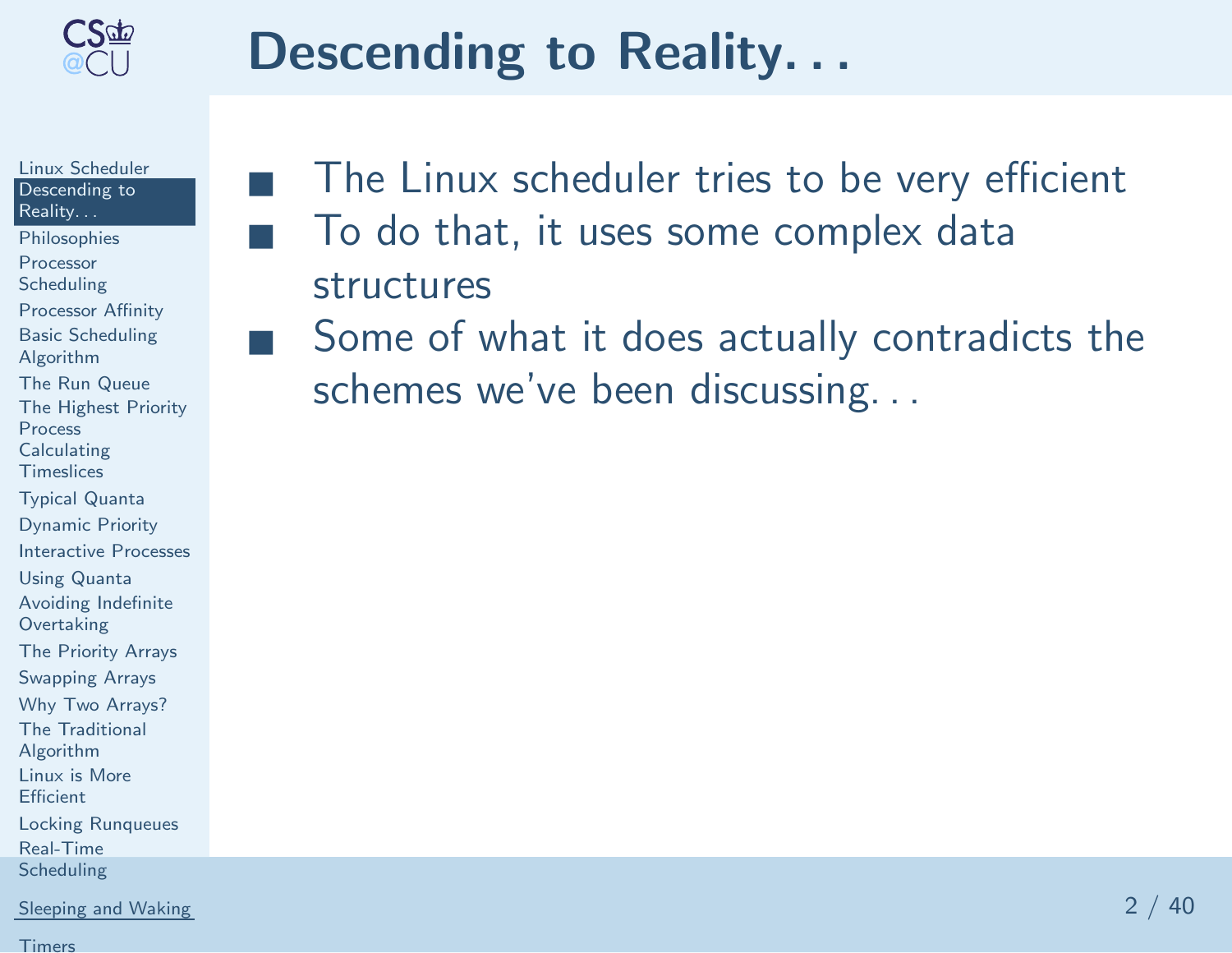<span id="page-2-0"></span>

### **Philosophies**

■

■

■

■

Linux [Scheduler](#page-0-0)[Descending](#page-1-0) toReality. . .

[Philosophies](#page-2-0)

Processor**[Scheduling](#page-3-0)** 

[Processor](#page-4-0) AffinityBasic [Scheduling](#page-5-0)

AlgorithmThe Run [Queue](#page-6-0)

The [Highest](#page-7-0) Priority

**Process** 

[Calculating](#page-8-0)

Timeslices

[Typical](#page-9-0) Quanta

[Dynamic](#page-10-0) Priority

[Interactive](#page-11-0) Processes

Using [Quanta](#page-12-0)

Avoiding Indefinite

**[Overtaking](#page-13-0)** 

The [Priority](#page-14-0) Arrays

[Swapping](#page-15-0) Arrays

Why Two [Arrays?](#page-16-0)

The Traditional

[Algorithm](#page-17-0)

Linux is More

**[Efficient](#page-18-0)** 

Locking [Runqueues](#page-19-0)Real-Time

[Scheduling](#page-20-0)

[Sleeping](#page-21-0) and Waking

[Timers](#page-28-0)

 Use large quanta for important processes Modify quanta based on CPU use Bind processes to CPUs Do everything in  $O(1)$  time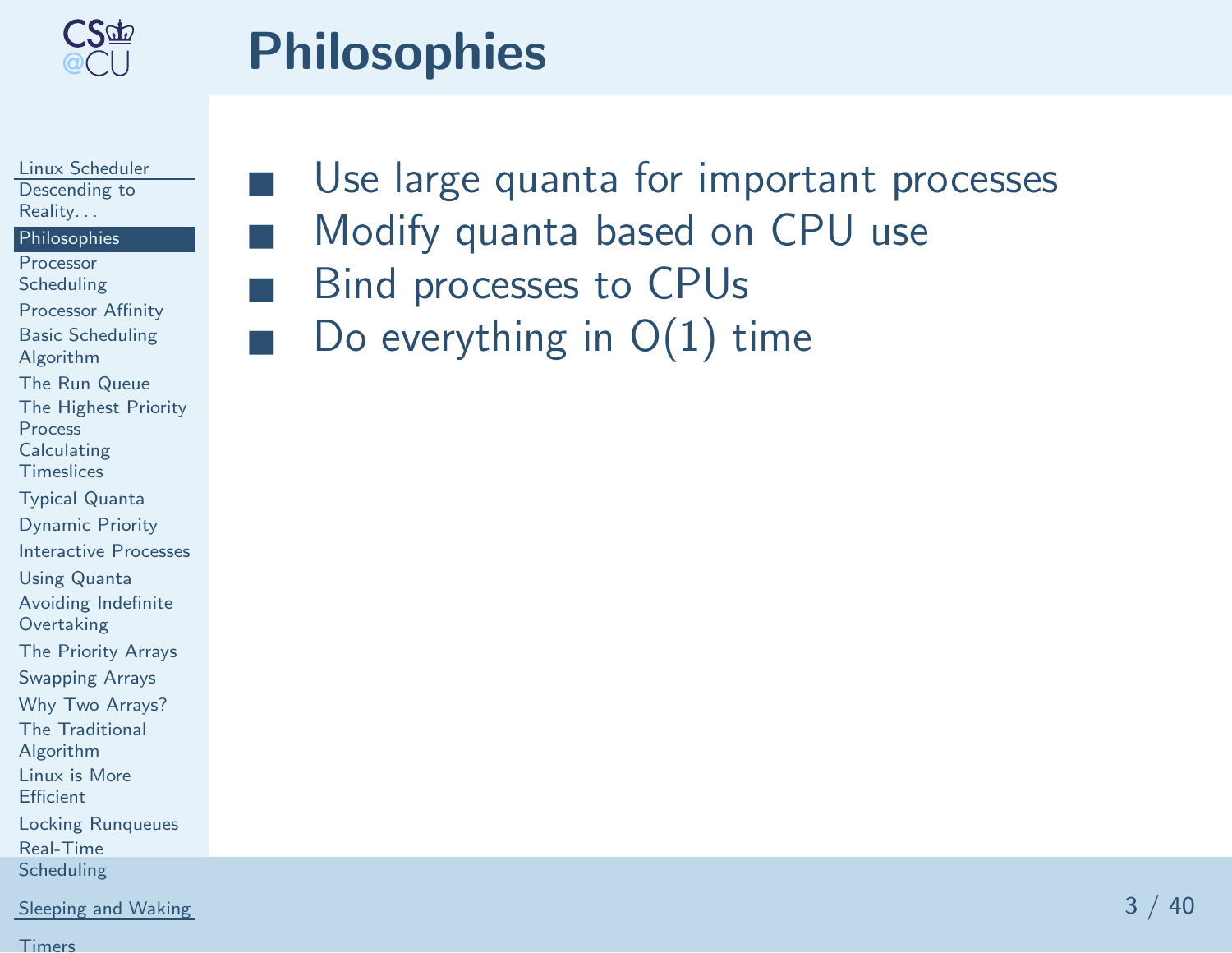<span id="page-3-0"></span>

■

■

### Processor Scheduling

Linux [Scheduler](#page-0-0)[Descending](#page-1-0) toReality. . . [Philosophies](#page-2-0)Processor [Scheduling](#page-3-0)[Processor](#page-4-0) Affinity Basic [Scheduling](#page-5-0)Algorithm The Run [Queue](#page-6-0) The [Highest](#page-7-0) PriorityProcess [Calculating](#page-8-0) Timeslices[Typical](#page-9-0) Quanta[Dynamic](#page-10-0) Priority[Interactive](#page-11-0) ProcessesUsing [Quanta](#page-12-0) Avoiding Indefinite**[Overtaking](#page-13-0)**  The [Priority](#page-14-0) Arrays[Swapping](#page-15-0) ArraysWhy Two [Arrays?](#page-16-0)The Traditional [Algorithm](#page-17-0) Linux is More**[Efficient](#page-18-0)** Locking [Runqueues](#page-19-0)Real-Time

 [Scheduling](#page-20-0)[Timers](#page-28-0)

- Have <sup>a</sup> separate run queue for each processor Each processor only selects processes from its own queue to run
- Yes, it's possible for one processor to be idle while others have jobs waiting in their run queues
	- Periodically, the queues are rebalanced: if one processor's run queue is too long, someprocesses are moved from it to anotherprocessor's queue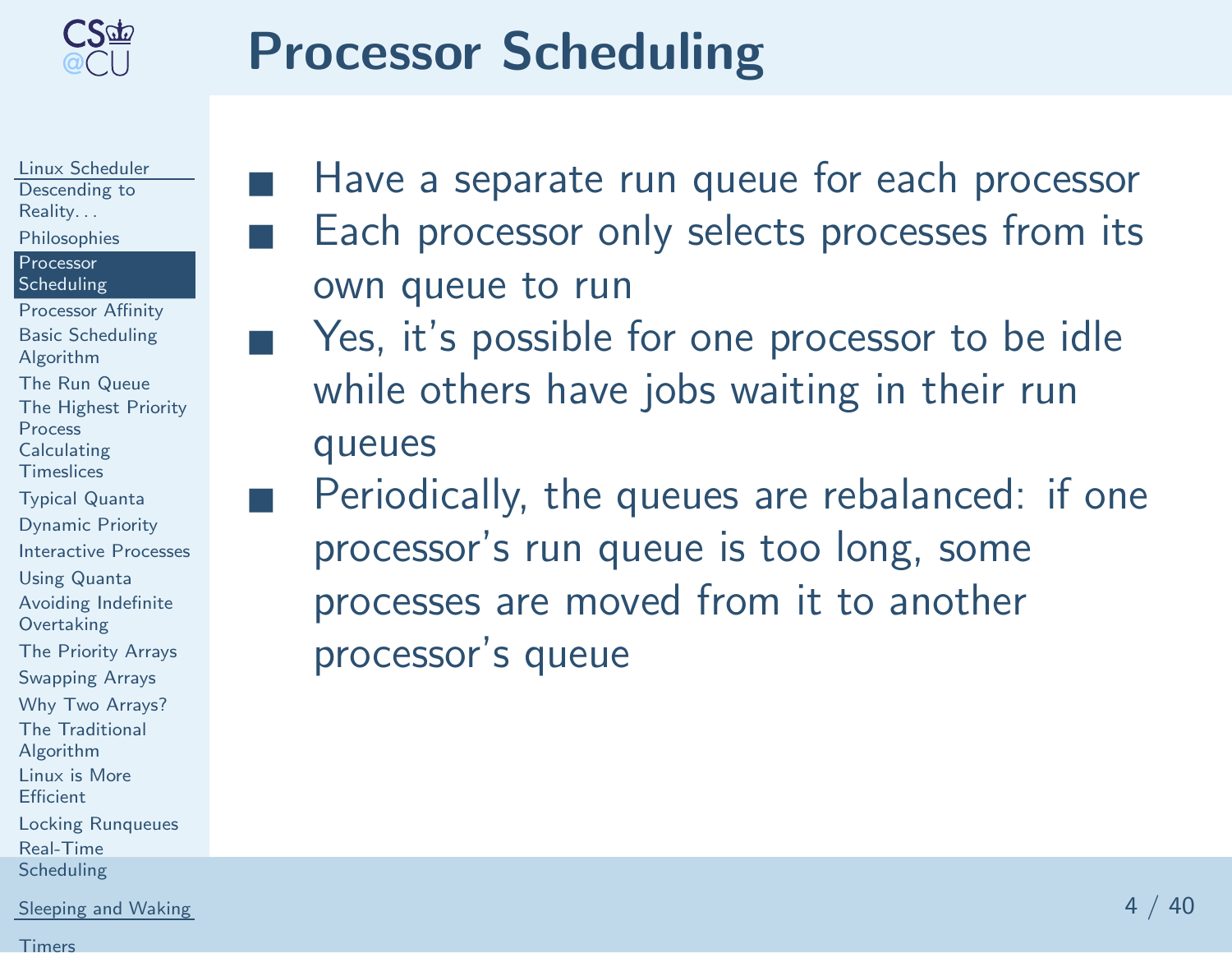<span id="page-4-0"></span>

### Processor Affinity

Linux [Scheduler](#page-0-0)[Descending](#page-1-0) toReality. . . [Philosophies](#page-2-0)Processor

■

■

■

■

**[Scheduling](#page-3-0)** 

[Processor](#page-4-0) Affinity

 Basic [Scheduling](#page-5-0)Algorithm

 The Run [Queue](#page-6-0) The [Highest](#page-7-0) Priority**Process** [Calculating](#page-8-0)

Timeslices

[Typical](#page-9-0) Quanta

[Dynamic](#page-10-0) Priority

[Interactive](#page-11-0) Processes

Using [Quanta](#page-12-0)

Avoiding Indefinite

**[Overtaking](#page-13-0)** 

The [Priority](#page-14-0) Arrays

[Swapping](#page-15-0) Arrays

Why Two [Arrays?](#page-16-0)The Traditional

[Algorithm](#page-17-0)

 Linux is More**[Efficient](#page-18-0)** 

Locking [Runqueues](#page-19-0)Real-Time[Scheduling](#page-20-0)

[Sleeping](#page-21-0) and Waking

[Timers](#page-28-0)

 Each process has <sup>a</sup> bitmask saying what CPUs it can run on

**Normally, of course, all CPUs are listed** 

Processes can change the mask

 The mask is inherited by child processes (and threads), thus tending to keep them on thesame CPU

**Rebalancing does not override affinity**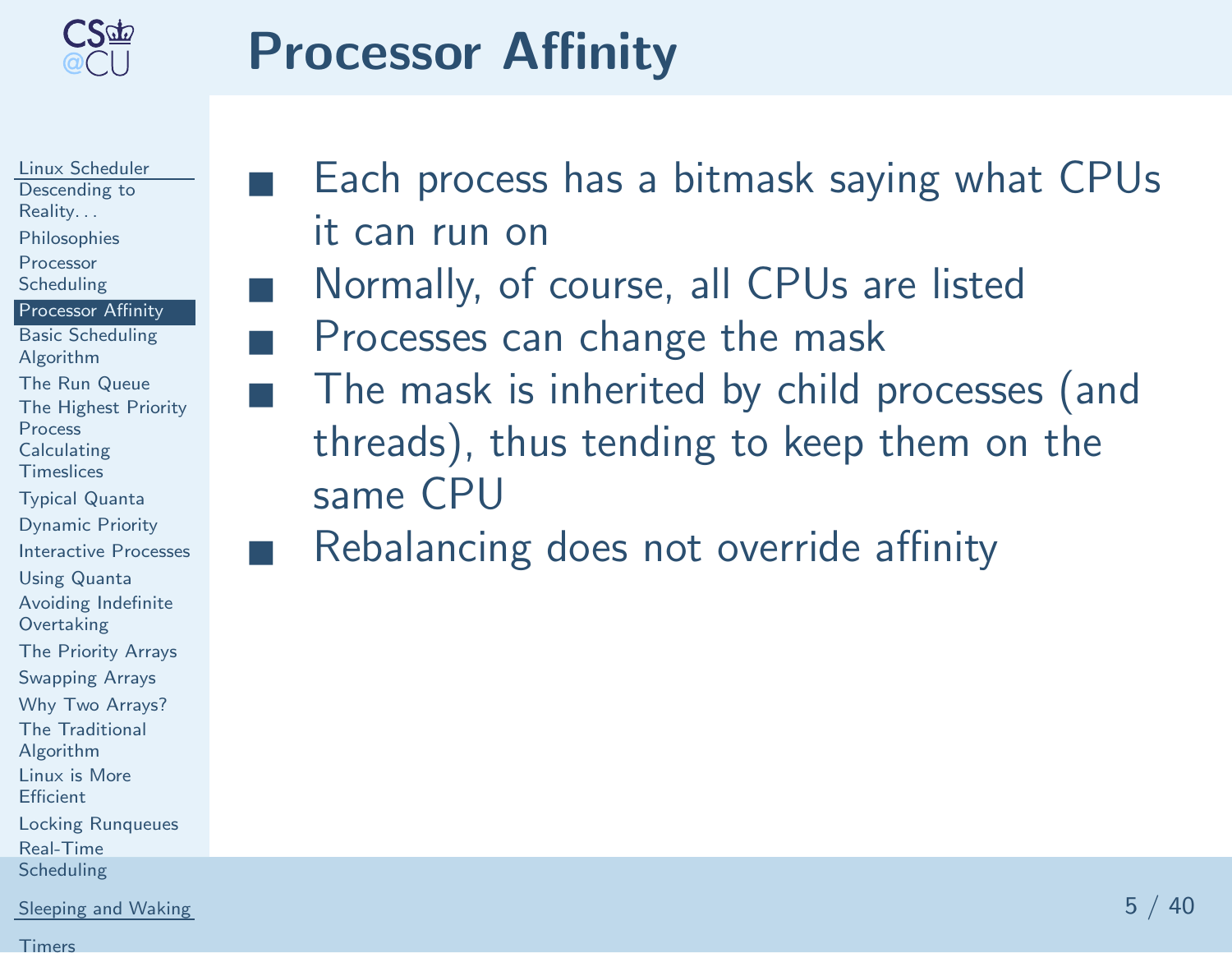<span id="page-5-0"></span>

## Basic Scheduling Algorithm

Linux [Scheduler](#page-0-0)[Descending](#page-1-0) toReality. . . [Philosophies](#page-2-0)Processor**[Scheduling](#page-3-0)** 

[Processor](#page-4-0) Affinity Basic [Scheduling](#page-5-0)Algorithm

 The Run [Queue](#page-6-0) The [Highest](#page-7-0) Priority**Process**  [Calculating](#page-8-0)Timeslices

[Typical](#page-9-0) Quanta

[Dynamic](#page-10-0) Priority

[Interactive](#page-11-0) Processes

Using [Quanta](#page-12-0)Avoiding Indefinite

**[Overtaking](#page-13-0)** 

The [Priority](#page-14-0) Arrays

[Swapping](#page-15-0) Arrays

Why Two [Arrays?](#page-16-0)

The Traditional

[Algorithm](#page-17-0)

 Linux is More**[Efficient](#page-18-0)** 

Locking [Runqueues](#page-19-0)

Real-Time[Scheduling](#page-20-0)

[Sleeping](#page-21-0) and Waking

[Timers](#page-28-0)

- ■ Find the highest-priority queue with <sup>a</sup> runnable process
- ■Find the first process on that queue
- ■ Calculate its quantum size
	- Let it run

When its time is up, put it on the expired list Repeat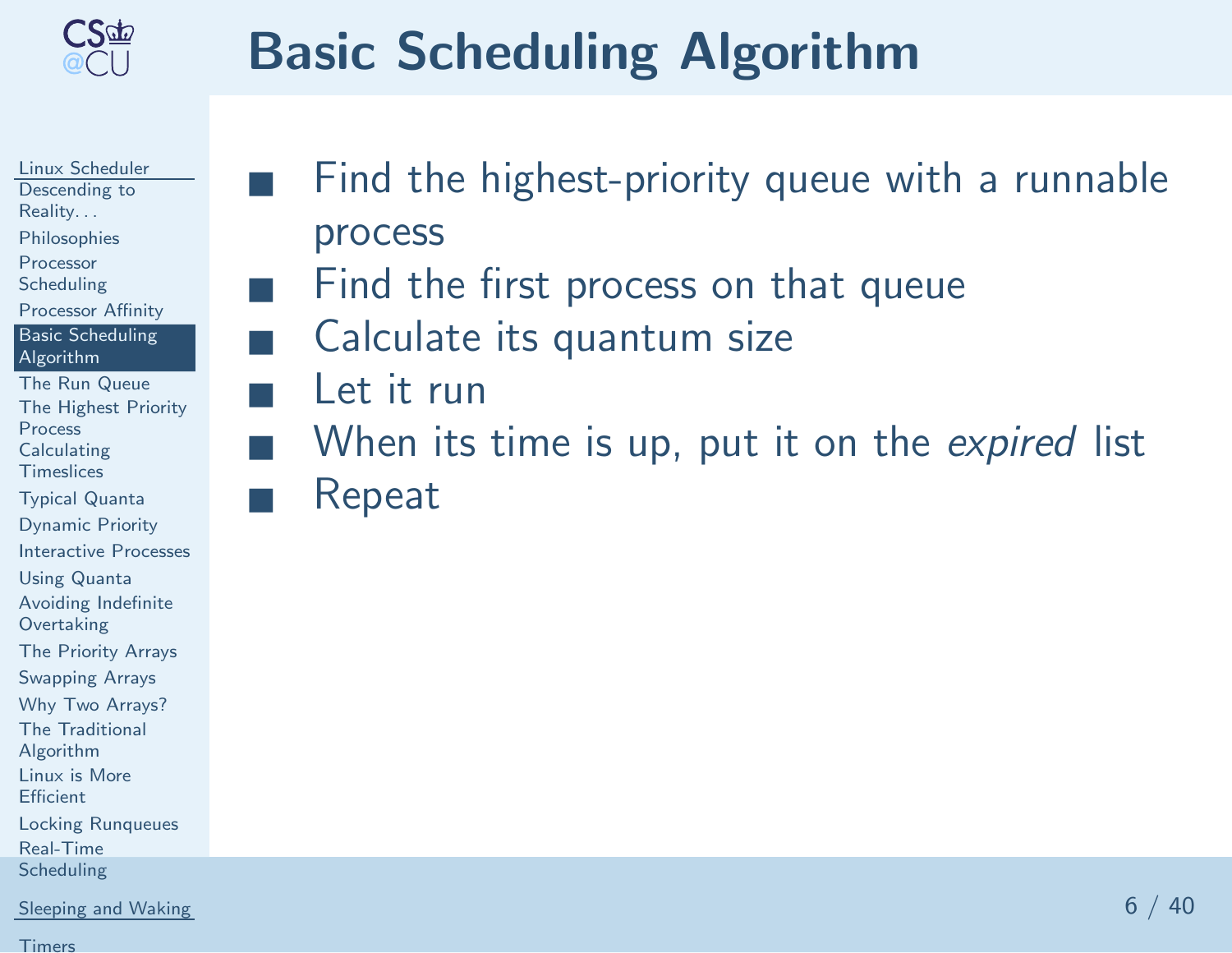<span id="page-6-0"></span>

### The Run Queue

Linux [Scheduler](#page-0-0)[Descending](#page-1-0) toReality. . . [Philosophies](#page-2-0)Processor**[Scheduling](#page-3-0)** [Processor](#page-4-0) Affinity Basic [Scheduling](#page-5-0)Algorithm The Run [Queue](#page-6-0) The [Highest](#page-7-0) Priority**Process**  [Calculating](#page-8-0) Timeslices[Typical](#page-9-0) Quanta[Dynamic](#page-10-0) Priority[Interactive](#page-11-0) ProcessesUsing [Quanta](#page-12-0) Avoiding Indefinite**[Overtaking](#page-13-0)**  The [Priority](#page-14-0) Arrays[Swapping](#page-15-0) ArraysWhy Two [Arrays?](#page-16-0)The Traditional [Algorithm](#page-17-0) Linux is More**[Efficient](#page-18-0)** Locking [Runqueues](#page-19-0)Real-Time

■

[Scheduling](#page-20-0)

[Sleeping](#page-21-0) and Waking

- <sup>140</sup> separate queues, one for each priority level Actually, that number can be changed at <sup>a</sup> <sup>g</sup>iven site
	- Actually, two sets, active and expired
- ■ Priorities 0-99 for real-time processes
	- Priorities 100-139 for normal processes; value set via nice() system call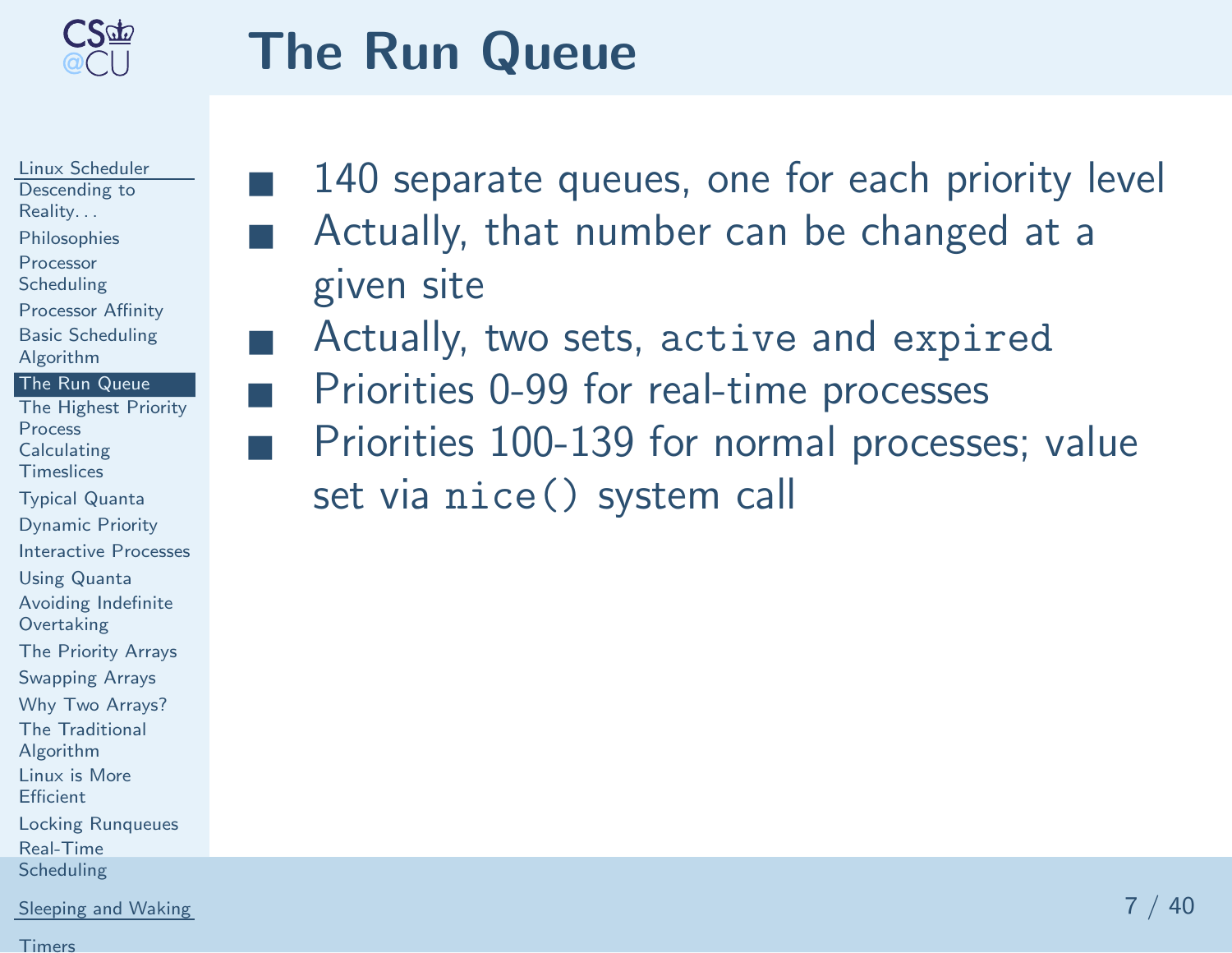<span id="page-7-0"></span>

■

■

## The Highest Priority Process

Linux [Scheduler](#page-0-0)[Descending](#page-1-0) toReality. . . [Philosophies](#page-2-0)Processor**[Scheduling](#page-3-0)** [Processor](#page-4-0) Affinity Basic [Scheduling](#page-5-0)Algorithm The Run [Queue](#page-6-0) The [Highest](#page-7-0) Priority**Process**  [Calculating](#page-8-0) Timeslices[Typical](#page-9-0) Quanta[Dynamic](#page-10-0) Priority[Interactive](#page-11-0) ProcessesUsing [Quanta](#page-12-0) Avoiding Indefinite**[Overtaking](#page-13-0)** The [Priority](#page-14-0) Arrays[Swapping](#page-15-0) ArraysWhy Two [Arrays?](#page-16-0)The Traditional [Algorithm](#page-17-0) Linux is More**[Efficient](#page-18-0)** Locking [Runqueues](#page-19-0)Real-Time[Scheduling](#page-20-0)

There is a bit map indicating which queues have processes that are ready to runFind the first bit that's set:

- ◆◆ 140 queues ⇒ 5 integers<br>◆ 0nly a few compares to
- ◆ Only <sup>a</sup> few compares to find the first that is non-zero
- ◆ Hardware instruction to find the first 1-bit ◆◆ Time depends on the number of priority levels, *not* the number of processes

[Sleeping](#page-21-0) and Waking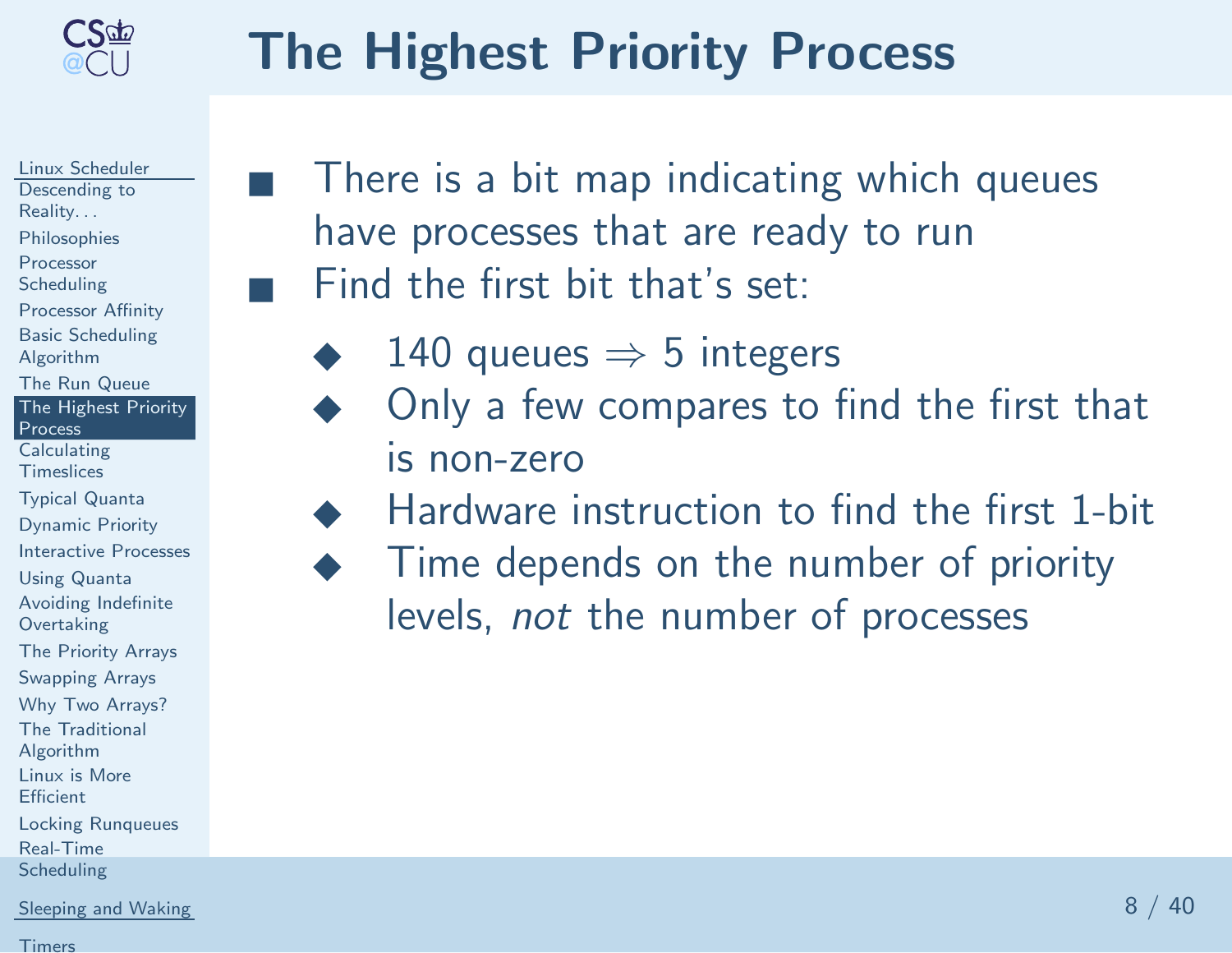<span id="page-8-0"></span>

## Calculating Timeslices

**Calculate** 

Linux [Scheduler](#page-0-0)[Descending](#page-1-0) toReality. . . [Philosophies](#page-2-0)Processor**[Scheduling](#page-3-0)** [Processor](#page-4-0) Affinity Basic [Scheduling](#page-5-0)Algorithm The Run [Queue](#page-6-0) The [Highest](#page-7-0) Priority**Process**  [Calculating](#page-8-0) Timeslices[Typical](#page-9-0) Quanta[Dynamic](#page-10-0) Priority[Interactive](#page-11-0) ProcessesUsing [Quanta](#page-12-0) Avoiding Indefinite**[Overtaking](#page-13-0)**  The [Priority](#page-14-0) Arrays[Swapping](#page-15-0) ArraysWhy Two [Arrays?](#page-16-0)The Traditional [Algorithm](#page-17-0) Linux is More**[Efficient](#page-18-0)** Locking [Runqueues](#page-19-0)Real-Time

■

■

Quantum= $\sqrt{ }$  $\left\{ \right.$  $\mathcal{L}$ (140  $-\frac{\textsf{SP}}{\textsf{SP}}$  $\times$  20 if SP  $<$  120<br> $\times$  F if CD  $\times$  120 (140 $(S = S) \times 5$  if  $SP \ge 120$ 

where SP is the *static priority* Higher priority process get longer quanta Basic idea: important processes should run longer

 Other mechanisms used for quick interactive response

[Scheduling](#page-20-0)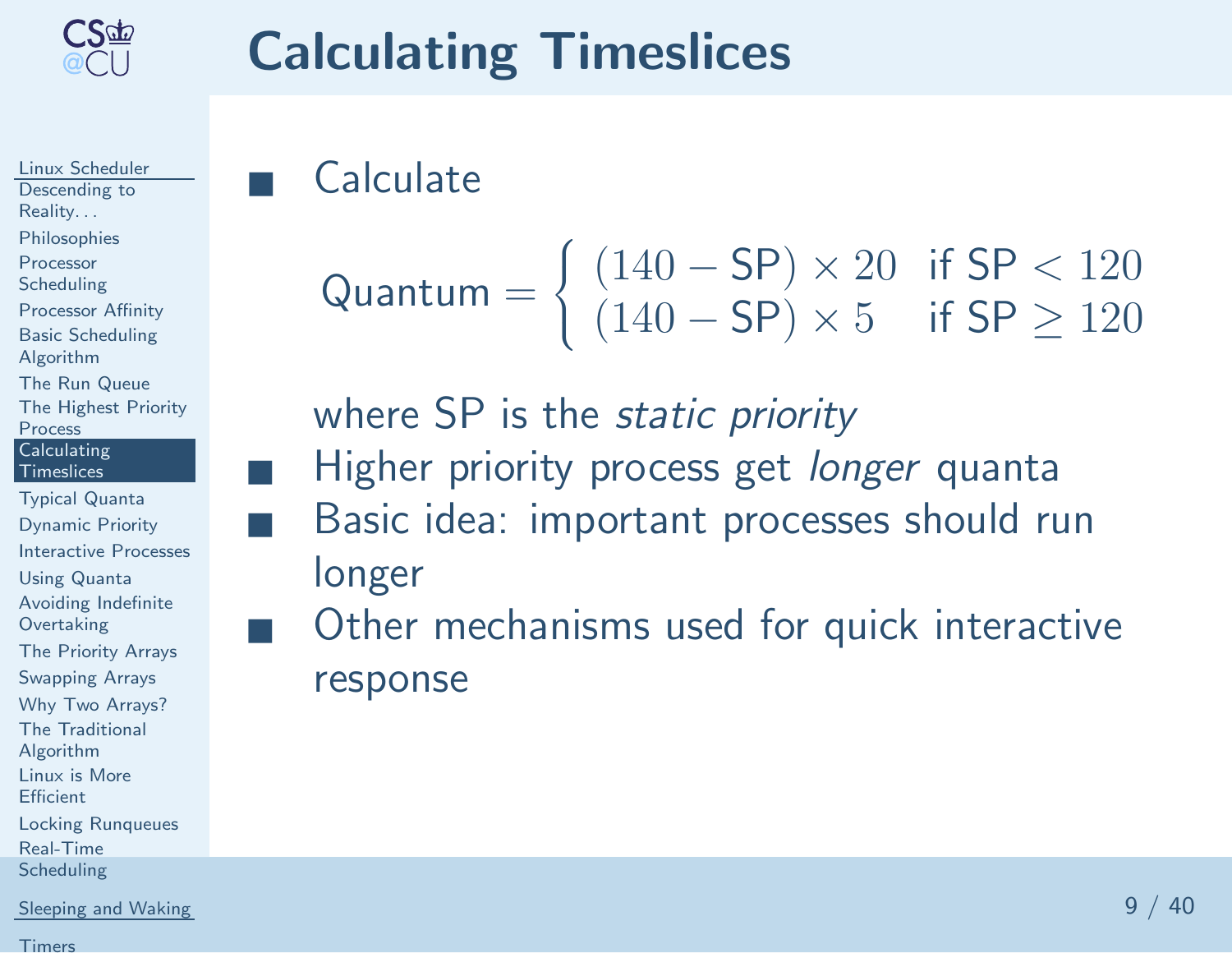<span id="page-9-0"></span>

### Typical Quanta

| Linux Scheduler<br>Descending to<br>Reality<br>Philosophies<br>Processor             |                           | <b>Static</b><br>Pri | <b>Niceness</b> | Quantum        |
|--------------------------------------------------------------------------------------|---------------------------|----------------------|-----------------|----------------|
| Scheduling<br><b>Processor Affinity</b>                                              | <b>Highest Static Pri</b> | 100                  | 20              | 800 ms         |
| <b>Basic Scheduling</b><br>Algorithm                                                 | <b>High Static Pri</b>    | 110                  | $-10$           | 600 ms         |
| The Run Queue<br>The Highest Priority                                                | <b>Normal</b>             | 120                  | $\bigcup$       | $100$ ms       |
| Process<br>Calculating<br><b>Timeslices</b>                                          | Low Static Pri            | 130                  | $+10$           | $50$ ms        |
| <b>Typical Quanta</b><br><b>Dynamic Priority</b>                                     | Lowest Static Pri         | 139                  | $+20$           | $5 \text{ ms}$ |
| Interactive Processes                                                                |                           |                      |                 |                |
| <b>Using Quanta</b><br>Avoiding Indefinite<br>Overtaking                             |                           |                      |                 |                |
| The Priority Arrays                                                                  |                           |                      |                 |                |
| <b>Swapping Arrays</b>                                                               |                           |                      |                 |                |
| Why Two Arrays?<br>The Traditional<br>Algorithm<br>Linux is More<br><b>Efficient</b> |                           |                      |                 |                |
| <b>Locking Runqueues</b><br>Real-Time                                                |                           |                      |                 |                |
| Scheduling                                                                           |                           |                      |                 |                |

**[Sleeping](#page-21-0) and Waking**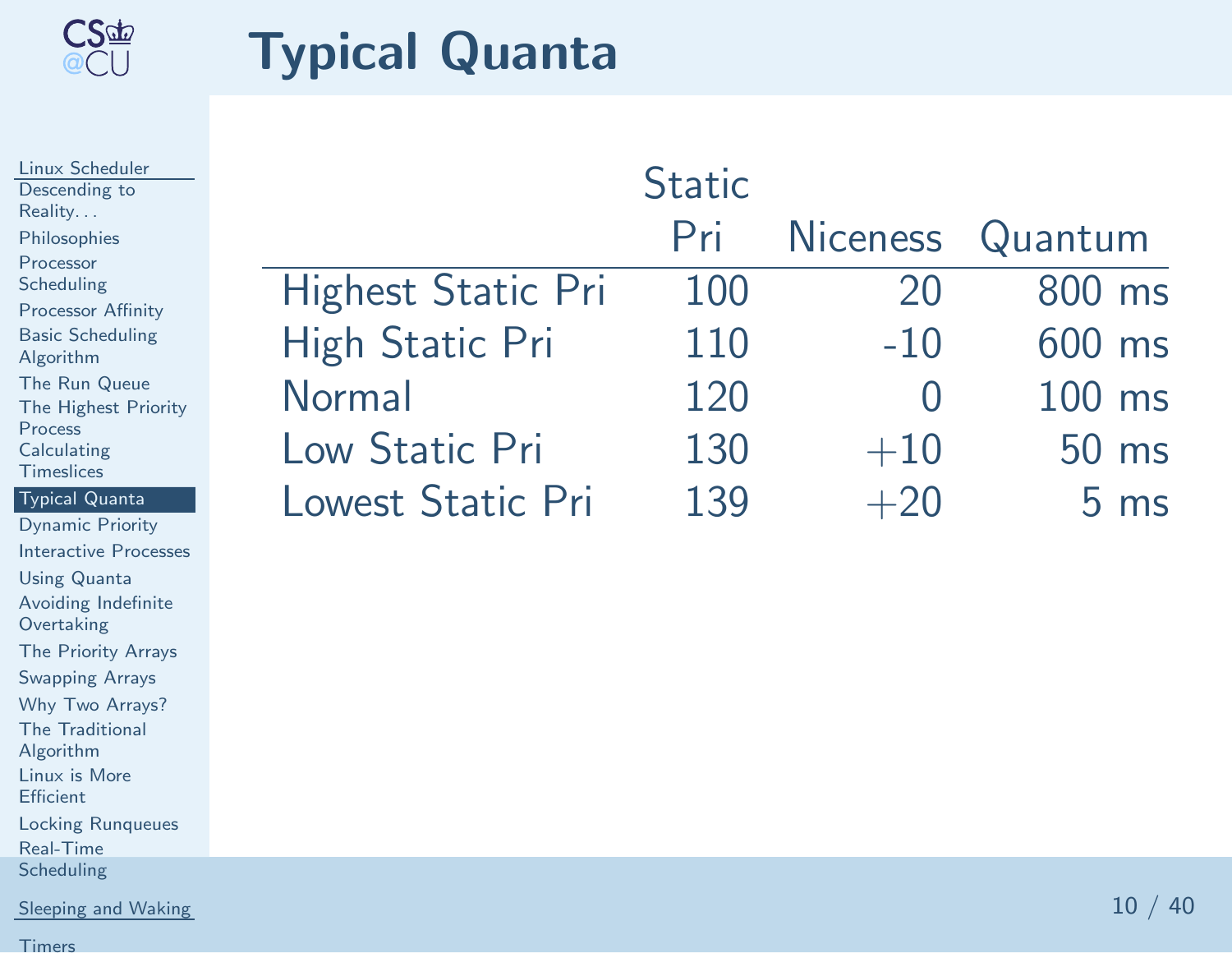<span id="page-10-0"></span>

## Dynamic Priority

Linux [Scheduler](#page-0-0)[Descending](#page-1-0) toReality. . . [Philosophies](#page-2-0)Processor**[Scheduling](#page-3-0)** [Processor](#page-4-0) Affinity Basic [Scheduling](#page-5-0)Algorithm The Run [Queue](#page-6-0) The [Highest](#page-7-0) PriorityProcess [Calculating](#page-8-0) Timeslices[Typical](#page-9-0) Quanta [Dynamic](#page-10-0) Priority[Interactive](#page-11-0) ProcessesUsing [Quanta](#page-12-0) Avoiding Indefinite**[Overtaking](#page-13-0)**  The [Priority](#page-14-0) Arrays[Swapping](#page-15-0) ArraysWhy Two [Arrays?](#page-16-0)The Traditional [Algorithm](#page-17-0) Linux is More**[Efficient](#page-18-0)** Locking [Runqueues](#page-19-0)■

Real-Time[Scheduling](#page-20-0)

[Sleeping](#page-21-0) and Waking

■ Dynamic priority is calculated from static priority and *average sleep time* When process wakes up, record how long it was sleeping, up to some maximum value**Number 19 Number 10 Number 10 Number 10 Number 10 Number 10 Number 10 Number 10 Number 10 Number 10 Number 10 Number 10 Number 10 Number 10 Number 10 Number 10 Number 10 Number 10 Number 10 Number 10 Number 10 Number 10 N** value each timer tick**Roughly speaking, the bonus is a number in**  $\left[0,10\right]$  that measures what percentage of the time the process was sleeping recently; <sup>5</sup> is

neutral, <sup>10</sup> helps priority by 5, <sup>0</sup> hurts priorityby  $5$ 

DP $P = max(100, min(SP - \text{bonus} + 5, 139))$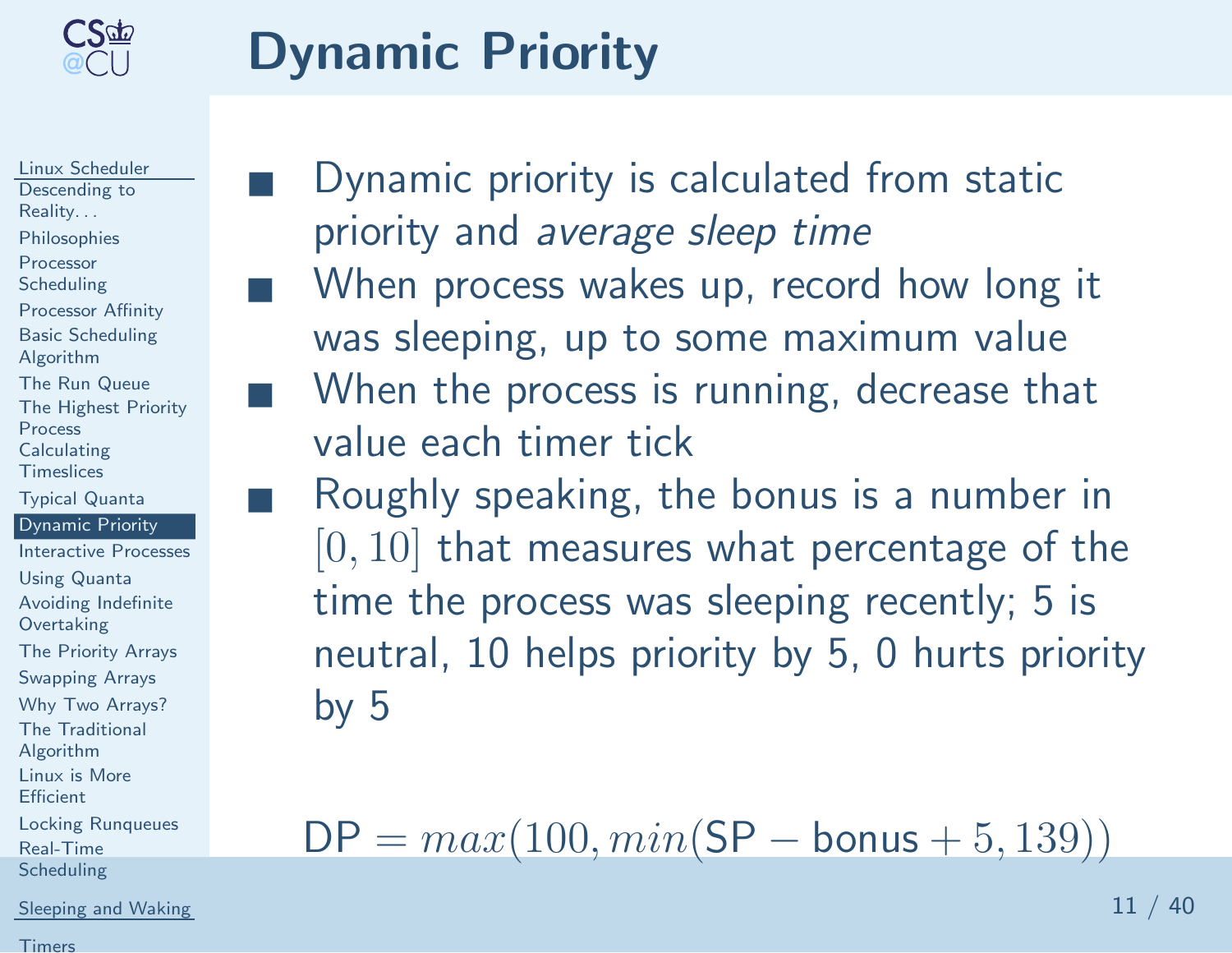<span id="page-11-0"></span>

### Interactive Processes

Linux [Scheduler](#page-0-0)[Descending](#page-1-0) toReality. . . [Philosophies](#page-2-0)Processor**[Scheduling](#page-3-0)** [Processor](#page-4-0) Affinity Basic [Scheduling](#page-5-0)Algorithm The Run [Queue](#page-6-0) The [Highest](#page-7-0) PriorityProcess [Calculating](#page-8-0) Timeslices[Typical](#page-9-0) Quanta[Dynamic](#page-10-0) Priority [Interactive](#page-11-0) ProcessesUsing [Quanta](#page-12-0) Avoiding Indefinite**[Overtaking](#page-13-0)** The [Priority](#page-14-0) Arrays[Swapping](#page-15-0) ArraysWhy Two [Arrays?](#page-16-0)The Traditional

■

[Algorithm](#page-17-0)

 Linux is More**[Efficient](#page-18-0)** 

Locking [Runqueues](#page-19-0)Real-Time[Scheduling](#page-20-0)

[Sleeping](#page-21-0) and Waking

[Timers](#page-28-0)

<sup>A</sup> process is interactive if

 $\sf{bonus}-5\geq {\sf S}/4 -28$ 

 Low-priority processes have <sup>a</sup> hard time becoming interactive■ A default priority process becomes interactive when its sleep time is greater than <sup>700</sup> ms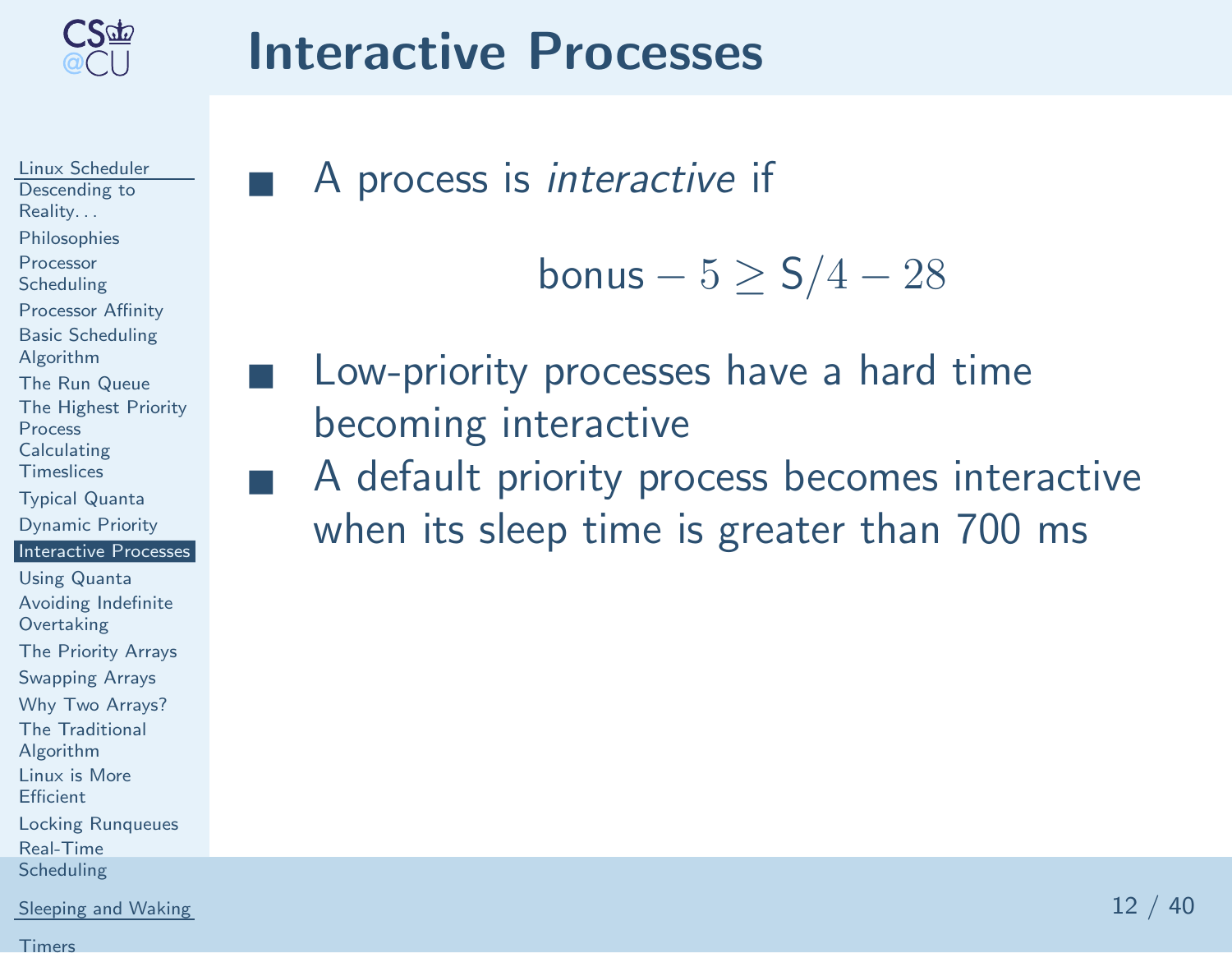<span id="page-12-0"></span>

#### Using Quanta

■

■

■

■



- At every time tick, decrease the quantum of the current running process
- If the time goes to zero, the process is done
- If the process is non-interactive, put it aside on the expired list
- If the process is interactive, put it at the end of the current priority queue
- ■ If there's nothing else at that priority, it will run again immediately
	- Of course, by running so much is bonus will go down, and so will its priority and its interativestatus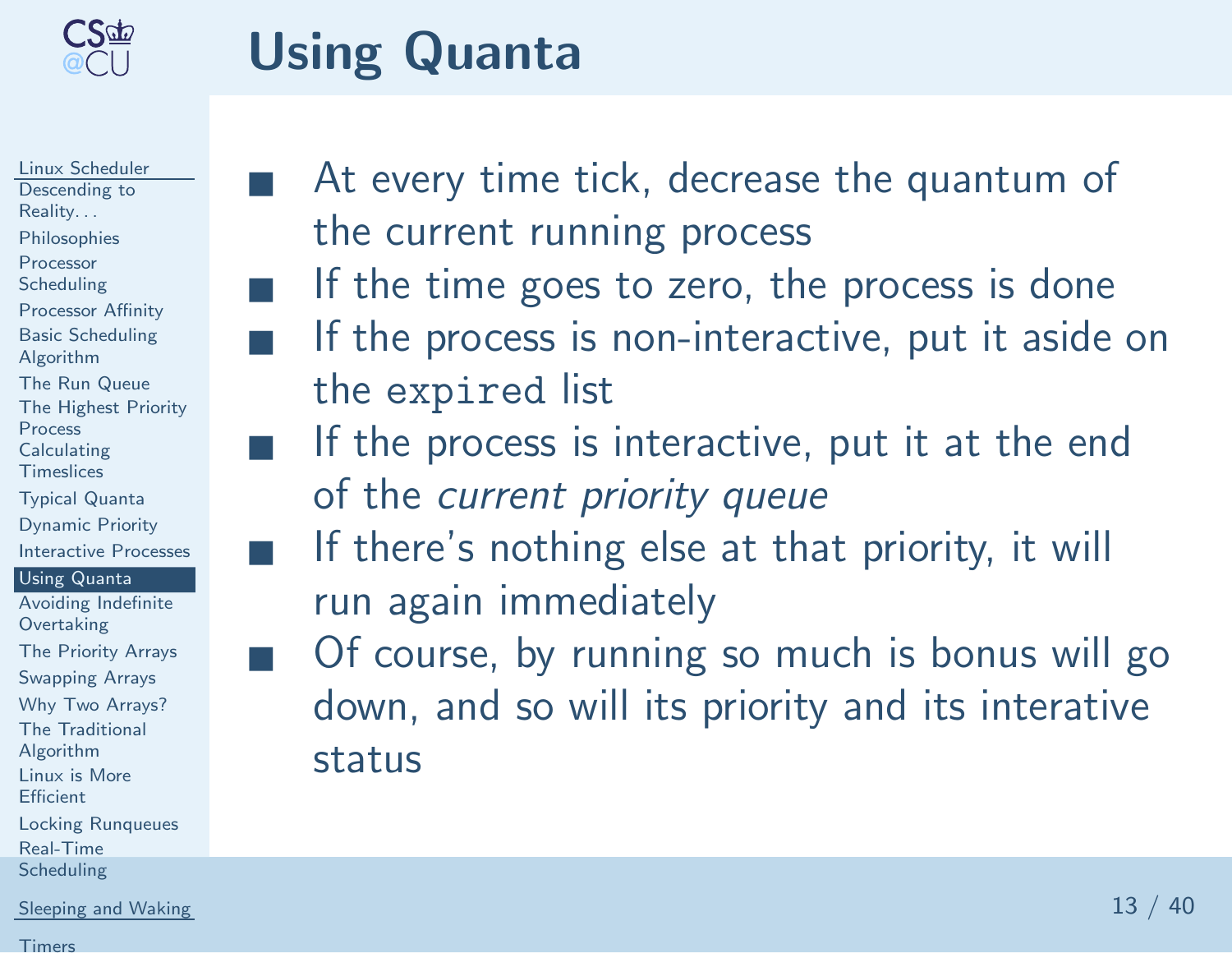<span id="page-13-0"></span>

## Avoiding Indefinite Overtaking

Linux [Scheduler](#page-0-0)[Descending](#page-1-0) toReality. . . [Philosophies](#page-2-0)Processor**[Scheduling](#page-3-0)** [Processor](#page-4-0) Affinity Basic [Scheduling](#page-5-0)Algorithm The Run [Queue](#page-6-0) The [Highest](#page-7-0) PriorityProcess [Calculating](#page-8-0) Timeslices[Typical](#page-9-0) Quanta [Dynamic](#page-10-0) Priority[Interactive](#page-11-0) ProcessesUsing [Quanta](#page-12-0) Avoiding Indefinite[Overtaking](#page-13-0) The [Priority](#page-14-0) Arrays[Swapping](#page-15-0) ArraysWhy Two [Arrays?](#page-16-0)The Traditional [Algorithm](#page-17-0) Linux is More**[Efficient](#page-18-0)** Locking [Runqueues](#page-19-0)Real-Time[Scheduling](#page-20-0)

■

- ■ There are two sets of <sup>140</sup> queues, active and expired
- The system only runs processes from active ■queues, and puts them on expired queues when they use up their quanta
- When a priority level of the active queue is empty, the scheduler looks for the next-highestpriority queue
	- After running all of the active queues, the active and expired queues are swapped
	- There are pointers to the current arrays; at the end of <sup>a</sup> cycle, the pointers are switched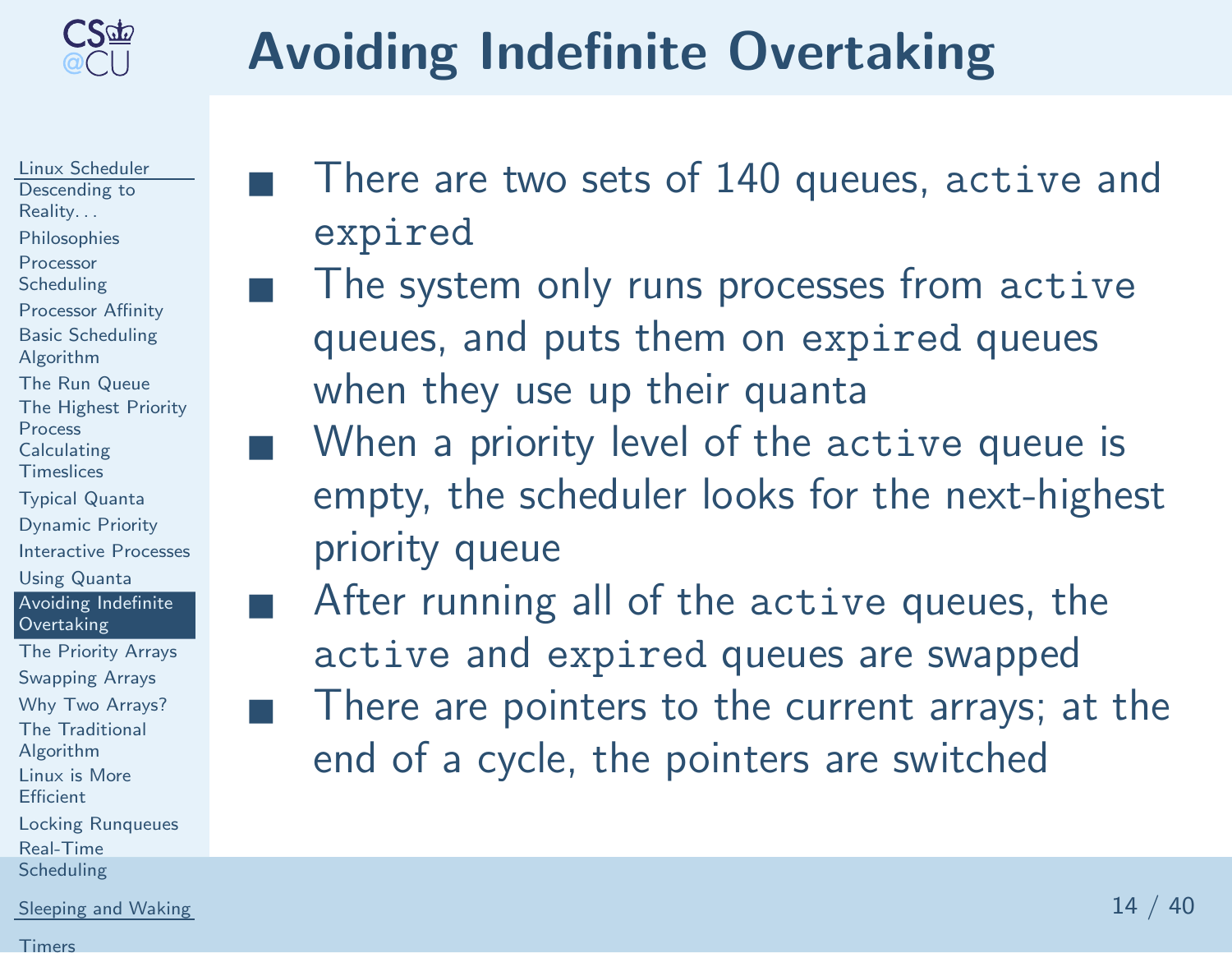<span id="page-14-0"></span>

## The Priority Arrays

Linux [Scheduler](#page-0-0)[Descending](#page-1-0) toReality. . . [Philosophies](#page-2-0)Processor**[Scheduling](#page-3-0)** [Processor](#page-4-0) Affinity Basic [Scheduling](#page-5-0)Algorithm The Run [Queue](#page-6-0) The [Highest](#page-7-0) PriorityProcess [Calculating](#page-8-0) Timeslices[Typical](#page-9-0) Quanta[Dynamic](#page-10-0) Priority[Interactive](#page-11-0) ProcessesUsing [Quanta](#page-12-0) Avoiding Indefinite**[Overtaking](#page-13-0)**  The [Priority](#page-14-0) Arrays[Swapping](#page-15-0) ArraysWhy Two [Arrays?](#page-16-0)The Traditional [Algorithm](#page-17-0) Linux is More**[Efficient](#page-18-0)** Locking [Runqueues](#page-19-0)Real-Time [Scheduling](#page-20-0)[Sleeping](#page-21-0) and Waking};};

```
Timers
```
struct runqueue { struct prioarray \*active;struct prioarray \*expired;struct prioarray arrays[2];

```
struct prioarray {
       int nr_active; /* # Runnable */unsigned long bitmap[5];
struct list_head queue[140];
```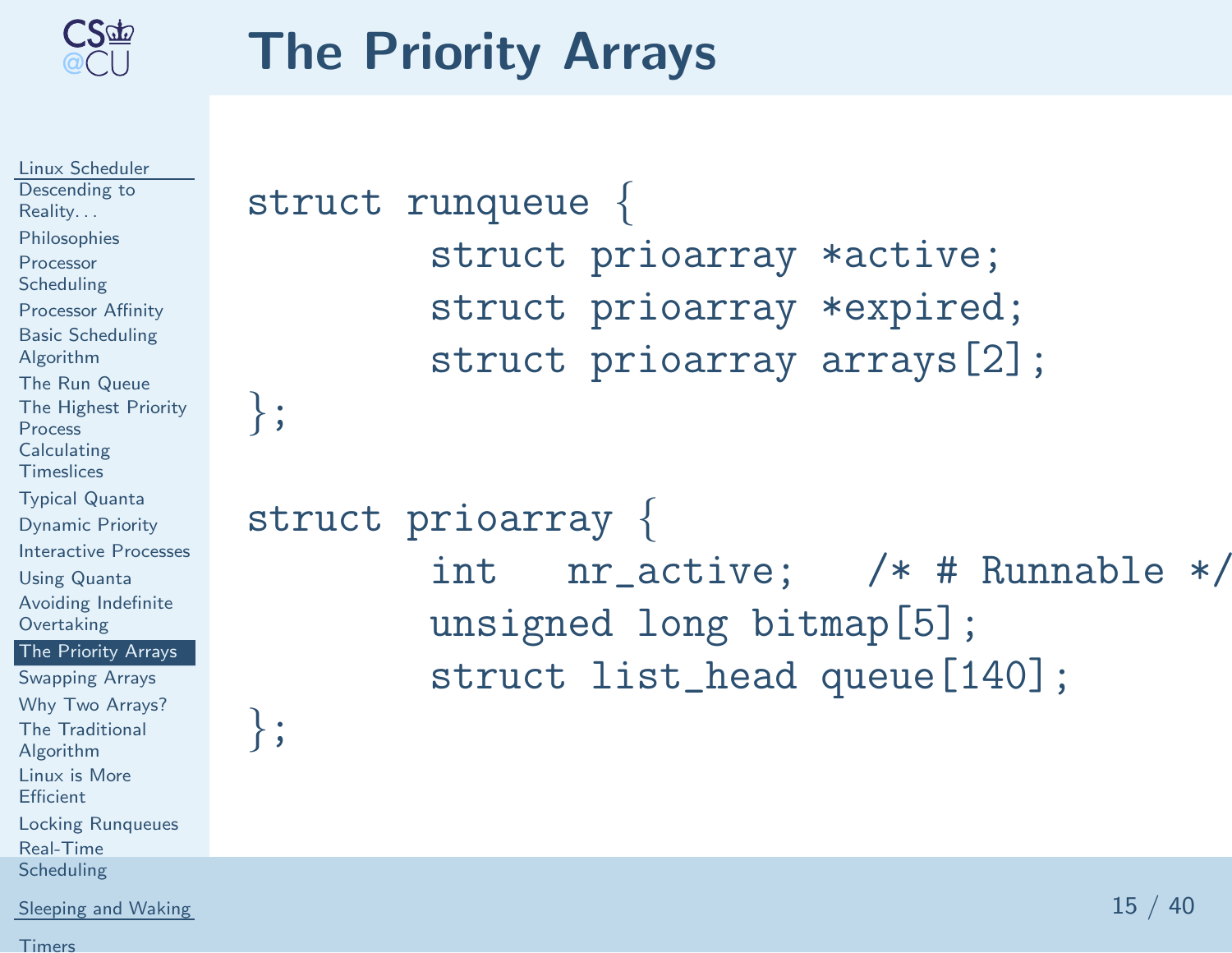<span id="page-15-0"></span>

## Swapping Arrays

Linux [Scheduler](#page-0-0)[Descending](#page-1-0) toReality. . . [Philosophies](#page-2-0)Processor**[Scheduling](#page-3-0)** [Processor](#page-4-0) Affinity Basic [Scheduling](#page-5-0)Algorithm The Run [Queue](#page-6-0) The [Highest](#page-7-0) Priority**Process**  [Calculating](#page-8-0) Timeslices[Typical](#page-9-0) Quanta[Dynamic](#page-10-0) Priority[Interactive](#page-11-0) ProcessesUsing [Quanta](#page-12-0) Avoiding Indefinite**[Overtaking](#page-13-0)**  The [Priority](#page-14-0) Arrays[Swapping](#page-15-0) ArraysWhy Two [Arrays?](#page-16-0)The Traditional [Algorithm](#page-17-0) Linux is More**[Efficient](#page-18-0)** Locking [Runqueues](#page-19-0)Real-Time [Scheduling](#page-20-0)}<br>}

struct prioarray \*array <sup>=</sup> rq->active;if (array->nr\_active ==  $0)$  { rq->active <sup>=</sup> rq->expired;rq->expired <sup>=</sup> array;

[Timers](#page-28-0)

[Sleeping](#page-21-0) and Waking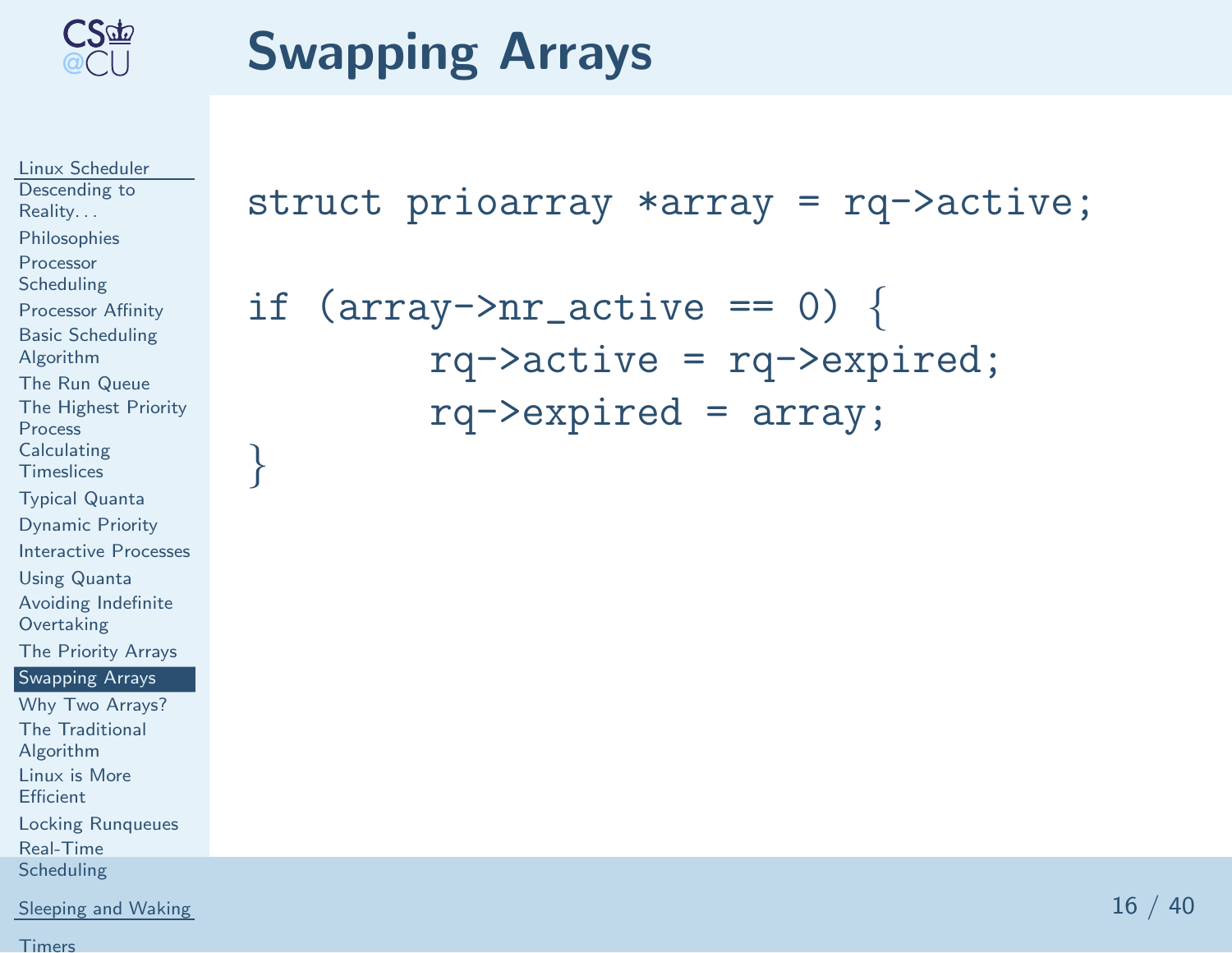<span id="page-16-0"></span>

■

■

■

## Why Two Arrays?

Linux [Scheduler](#page-0-0)[Descending](#page-1-0) toReality. . . [Philosophies](#page-2-0)Processor**[Scheduling](#page-3-0)** [Processor](#page-4-0) Affinity Basic [Scheduling](#page-5-0)Algorithm The Run [Queue](#page-6-0) The [Highest](#page-7-0) Priority**Process**  [Calculating](#page-8-0)Timeslices

[Typical](#page-9-0) Quanta

[Dynamic](#page-10-0) Priority

[Interactive](#page-11-0) Processes

Using [Quanta](#page-12-0)

Avoiding Indefinite

**[Overtaking](#page-13-0)** 

The [Priority](#page-14-0) Arrays

[Swapping](#page-15-0) Arrays

Why Two [Arrays?](#page-16-0)

The Traditional [Algorithm](#page-17-0)

 Linux is More**[Efficient](#page-18-0)** 

Locking [Runqueues](#page-19-0)

Real-Time

[Scheduling](#page-20-0)

[Sleeping](#page-21-0) and Waking

[Timers](#page-28-0)

 Why is it done this way? It avoids the need for traditional aging Why is aging bad? It's  $O(n)$  at each clock tick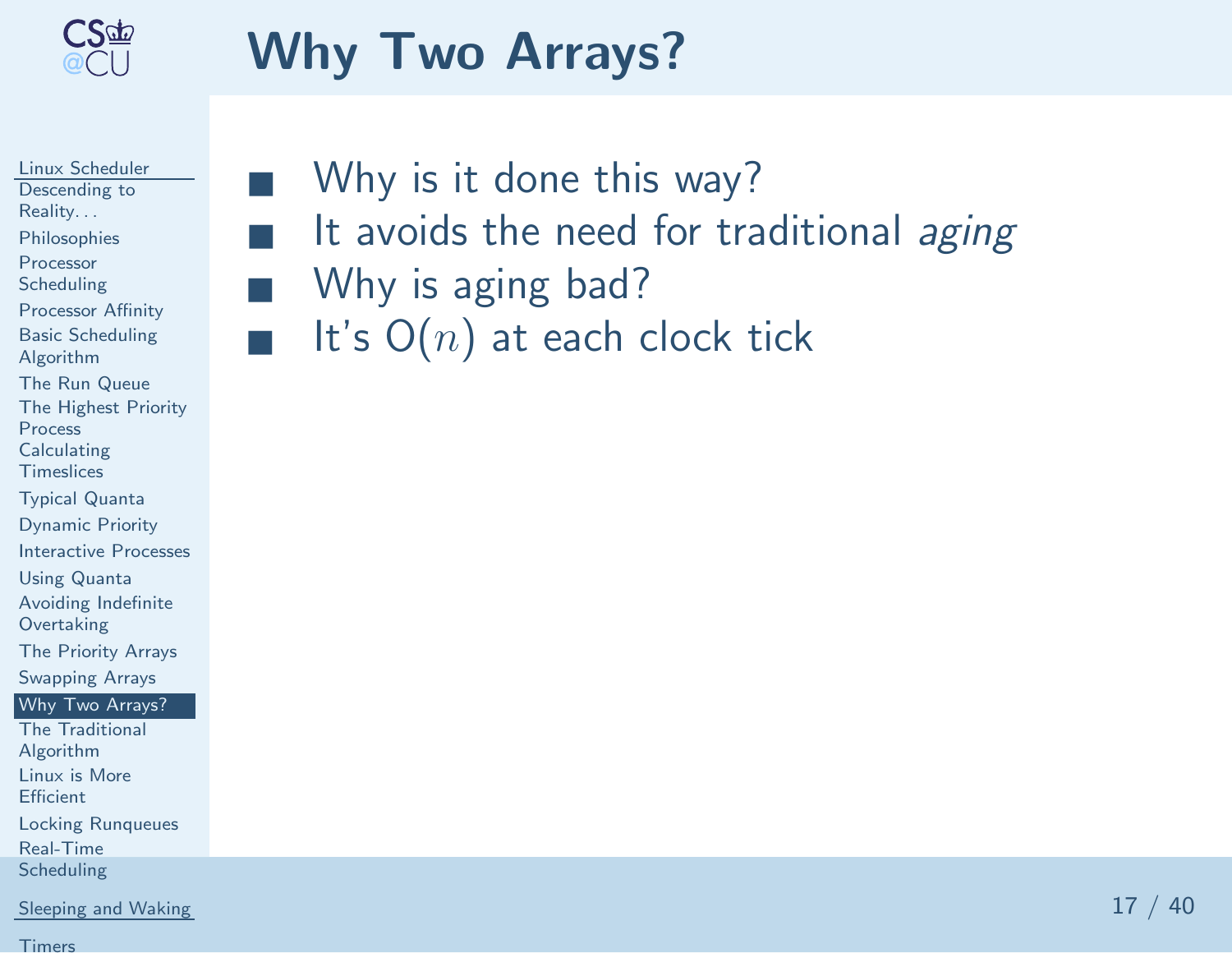<span id="page-17-0"></span>

### The Traditional Algorithm

Linux [Scheduler](#page-0-0)[Descending](#page-1-0) toReality. . . [Philosophies](#page-2-0)Processor**[Scheduling](#page-3-0)** [Processor](#page-4-0) Affinity Basic [Scheduling](#page-5-0)Algorithm The Run [Queue](#page-6-0) The [Highest](#page-7-0) Priority**Process**  [Calculating](#page-8-0) Timeslices[Typical](#page-9-0) Quanta[Dynamic](#page-10-0) Priority[Interactive](#page-11-0) ProcessesUsing [Quanta](#page-12-0) Avoiding Indefinite**[Overtaking](#page-13-0)**  The [Priority](#page-14-0) Arrays[Swapping](#page-15-0) ArraysWhy Two [Arrays?](#page-16-0)The Traditional [Algorithm](#page-17-0)Linux is More

}<br>}

**[Efficient](#page-18-0)** 

Locking [Runqueues](#page-19-0)Real-Time[Scheduling](#page-20-0)

[Sleeping](#page-21-0) and Waking

[Timers](#page-28-0)

| $for (pp = proc; pp < proper>proc+NPROC; pp++)$ { |  |
|---------------------------------------------------|--|
| if $(pp->prio != MAX)$                            |  |
| pp->prio++;                                       |  |
| if $(pp->prio > curyroc->prio)$                   |  |
| reschedule();                                     |  |

Every process is examined, quite frequently(This code is taken almost verbatim from 6thEdition Unix, circa 1976.)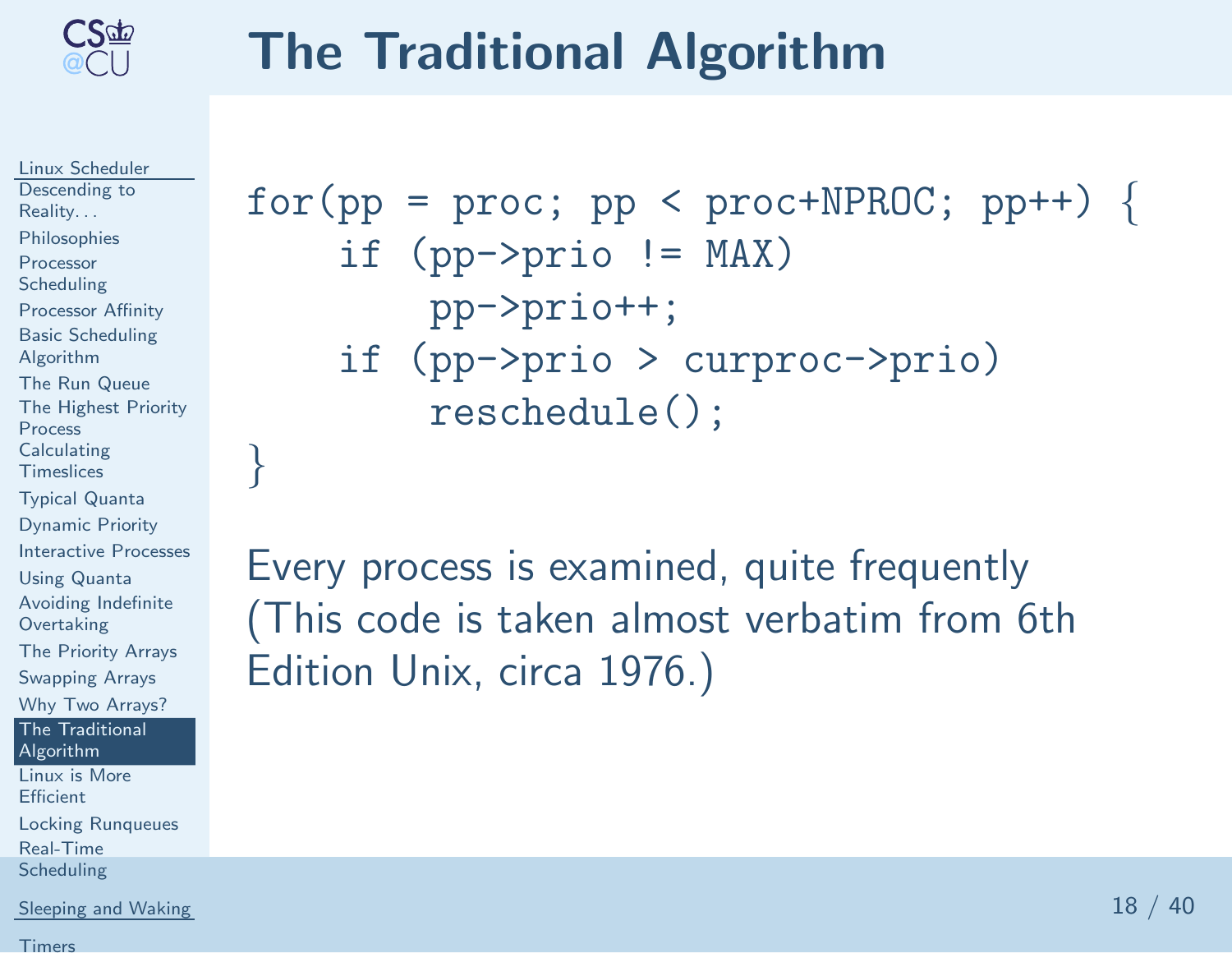<span id="page-18-0"></span>

■

■

## Linux is More Efficient

Linux [Scheduler](#page-0-0)[Descending](#page-1-0) toReality. . . [Philosophies](#page-2-0)Processor**[Scheduling](#page-3-0)** [Processor](#page-4-0) Affinity Basic [Scheduling](#page-5-0)Algorithm The Run [Queue](#page-6-0) The [Highest](#page-7-0) PriorityProcess [Calculating](#page-8-0) Timeslices[Typical](#page-9-0) Quanta[Dynamic](#page-10-0) Priority[Interactive](#page-11-0) ProcessesUsing [Quanta](#page-12-0) Avoiding Indefinite**[Overtaking](#page-13-0)**  The [Priority](#page-14-0) Arrays[Swapping](#page-15-0) ArraysWhy Two [Arrays?](#page-16-0)The Traditional [Algorithm](#page-17-0) Linux is More**[Efficient](#page-18-0)** Locking [Runqueues](#page-19-0)

Real-Time[Scheduling](#page-20-0)

[Sleeping](#page-21-0) and Waking

- Processes are touched only when they start or stop running
- $\blacksquare$  That's when we recalculate priorities, bonuses, quanta, and interactive status
	- There are no loops over all processes or even over all runnableprocesses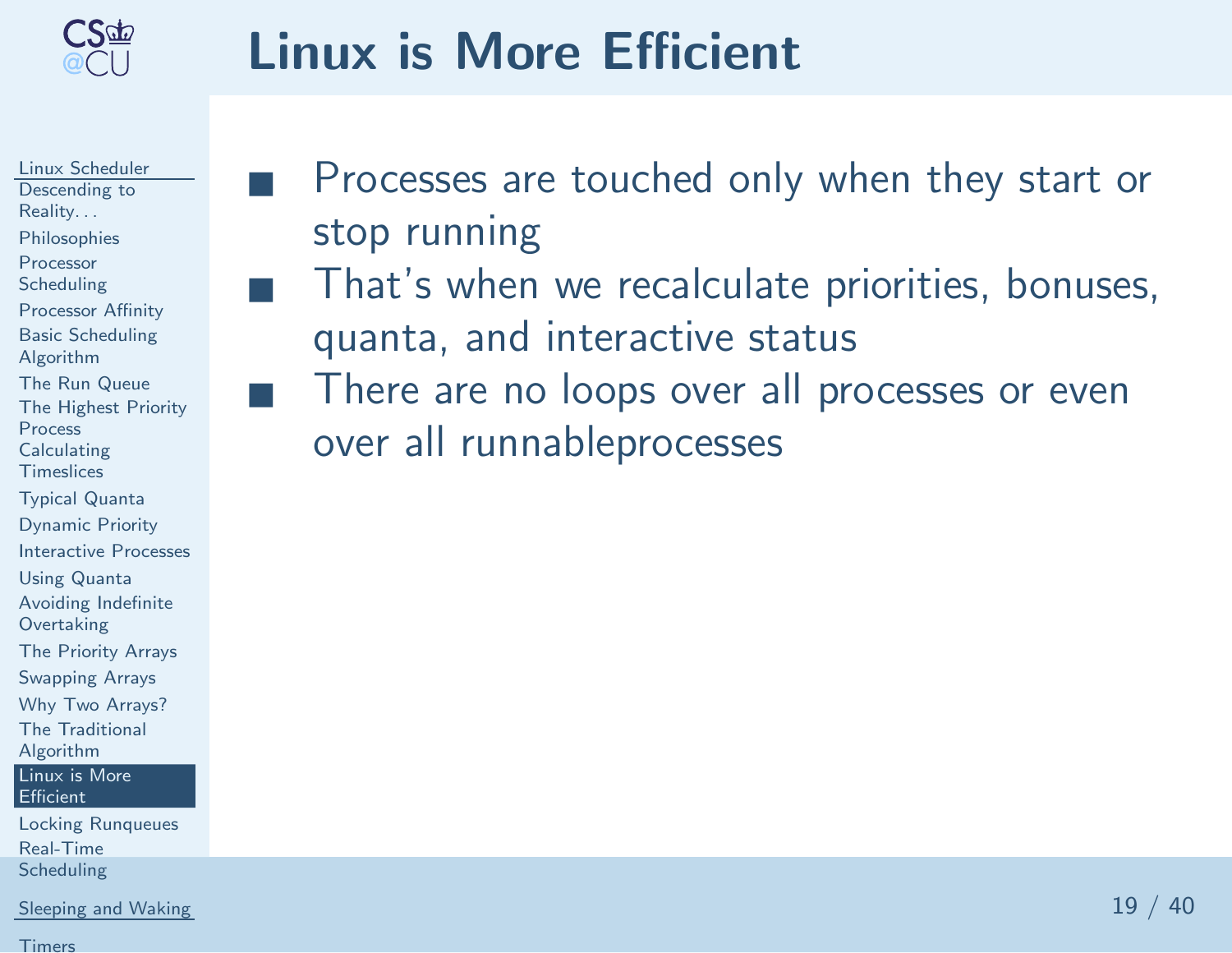<span id="page-19-0"></span>

## Locking Runqueues

Linux [Scheduler](#page-0-0)[Descending](#page-1-0) toReality. . . [Philosophies](#page-2-0)Processor**[Scheduling](#page-3-0)** [Processor](#page-4-0) Affinity Basic [Scheduling](#page-5-0)Algorithm The Run [Queue](#page-6-0) The [Highest](#page-7-0) PriorityProcess [Calculating](#page-8-0) Timeslices[Typical](#page-9-0) Quanta[Dynamic](#page-10-0) Priority[Interactive](#page-11-0) ProcessesUsing [Quanta](#page-12-0) Avoiding Indefinite**[Overtaking](#page-13-0)**  The [Priority](#page-14-0) Arrays[Swapping](#page-15-0) ArraysWhy Two [Arrays?](#page-16-0)The Traditional [Algorithm](#page-17-0) Linux is More**[Efficient](#page-18-0)** Locking [Runqueues](#page-19-0)

■

■

Real-Time[Scheduling](#page-20-0)

[Sleeping](#page-21-0) and Waking

- To rebalance, the kernel sometimes needs to move processes from one runqueue to another This is actually done by special kernel threads Naturally, the runqueue must be locked before this happens
- The kernel always locks runqueues in order of increasing address
- Why? Deadlock prevention! (It is good for something. . .

<sup>20</sup> / <sup>40</sup>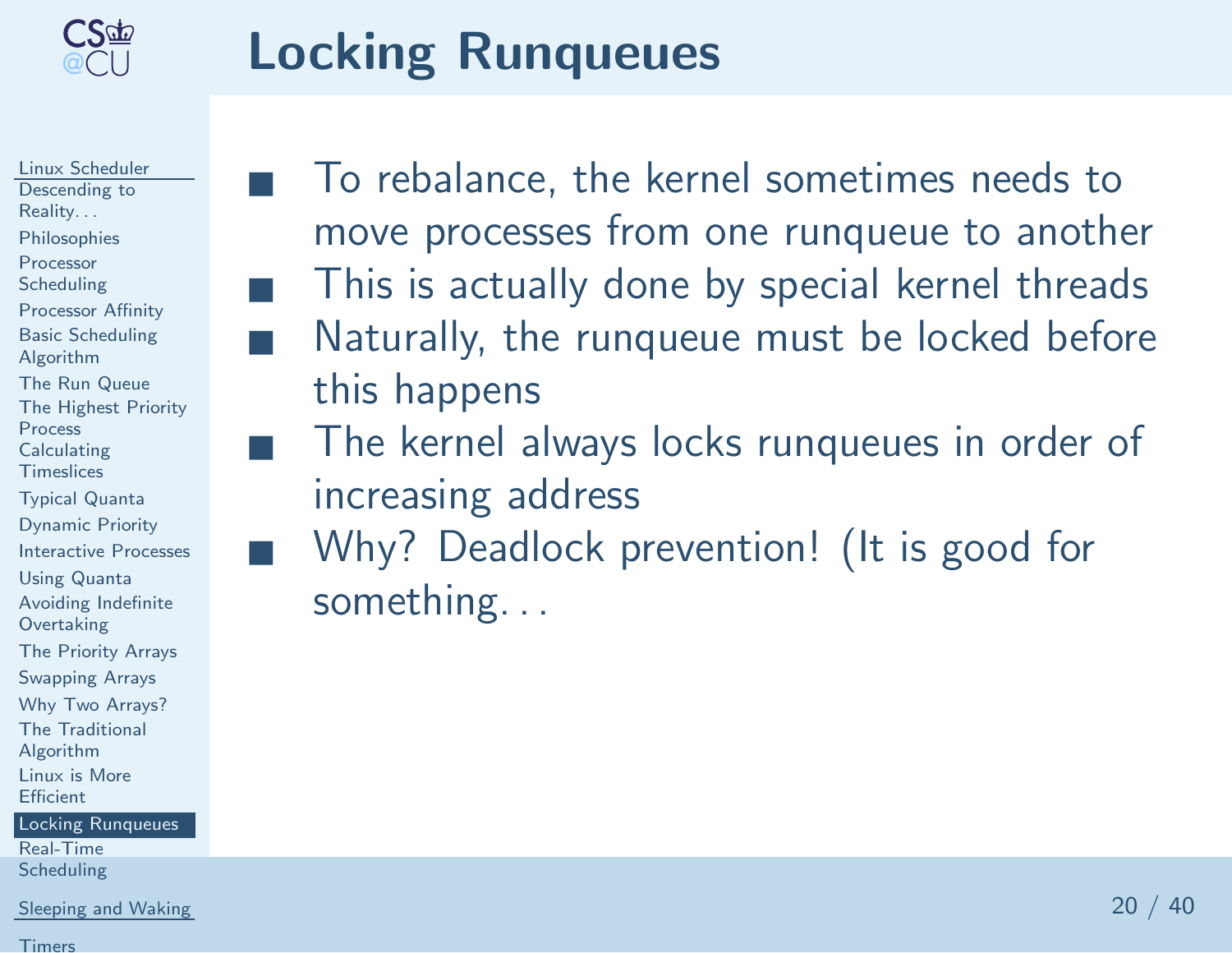<span id="page-20-0"></span>

■

■

■

■

## Real-Time Scheduling

Linux [Scheduler](#page-0-0)[Descending](#page-1-0) toReality. . . [Philosophies](#page-2-0)Processor**[Scheduling](#page-3-0)** [Processor](#page-4-0) Affinity Basic [Scheduling](#page-5-0)Algorithm The Run [Queue](#page-6-0) The [Highest](#page-7-0) PriorityProcess [Calculating](#page-8-0) Timeslices[Typical](#page-9-0) Quanta[Dynamic](#page-10-0) Priority[Interactive](#page-11-0) ProcessesUsing [Quanta](#page-12-0) Avoiding Indefinite**[Overtaking](#page-13-0)**  The [Priority](#page-14-0) Arrays[Swapping](#page-15-0) ArraysWhy Two [Arrays?](#page-16-0)The Traditional [Algorithm](#page-17-0) Linux is More**[Efficient](#page-18-0)** Locking [Runqueues](#page-19-0)Real-Time

[Scheduling](#page-20-0)

[Sleeping](#page-21-0) and Waking

 Linux has soft real-time scheduling Processes with priorities  $[0, 99]$  are real-time All real-time processes are higher priority than any conventional processes

- Two real-time scheduling systems, FCFS and round-robin
- First-come, first-served: process is only preempted for <sup>a</sup> higher-priority process; notime quanta
- **Round-robin: real-time processes at a given** level take turns running for their time quantum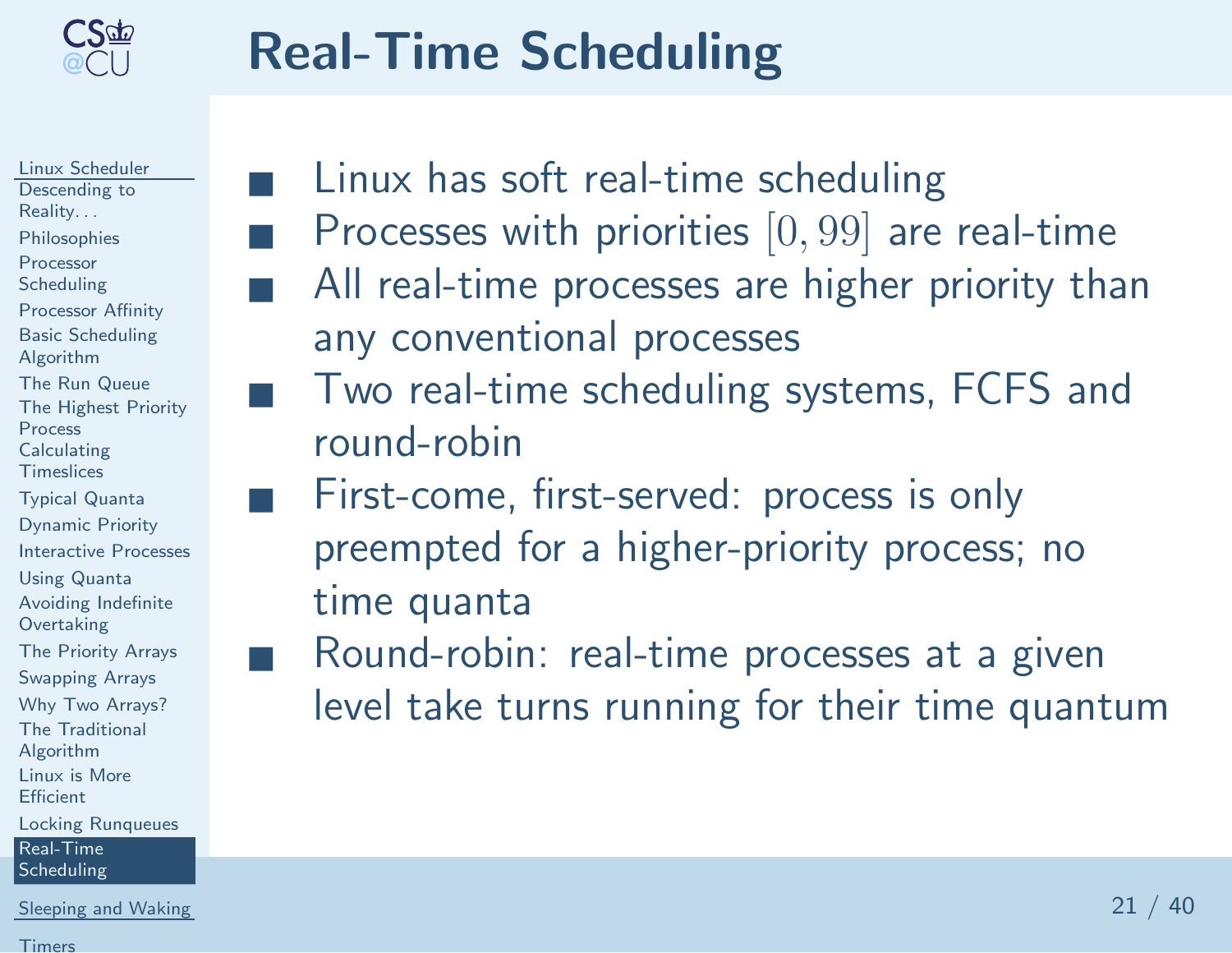<span id="page-21-0"></span>

Linux [Scheduler](#page-0-0)

[Sleeping](#page-21-0) and Waking [Sleeping](#page-22-0) and Waking[Sleeping](#page-23-0) [Waking](#page-24-0) Up <sup>a</sup>Process [Scheduler-Related](#page-25-0)System Calls Major Kernel **[Functions](#page-26-0)**  Fair Share[Scheduling](#page-27-0)

**[Timers](#page-28-0)** 

# Sleeping and Waking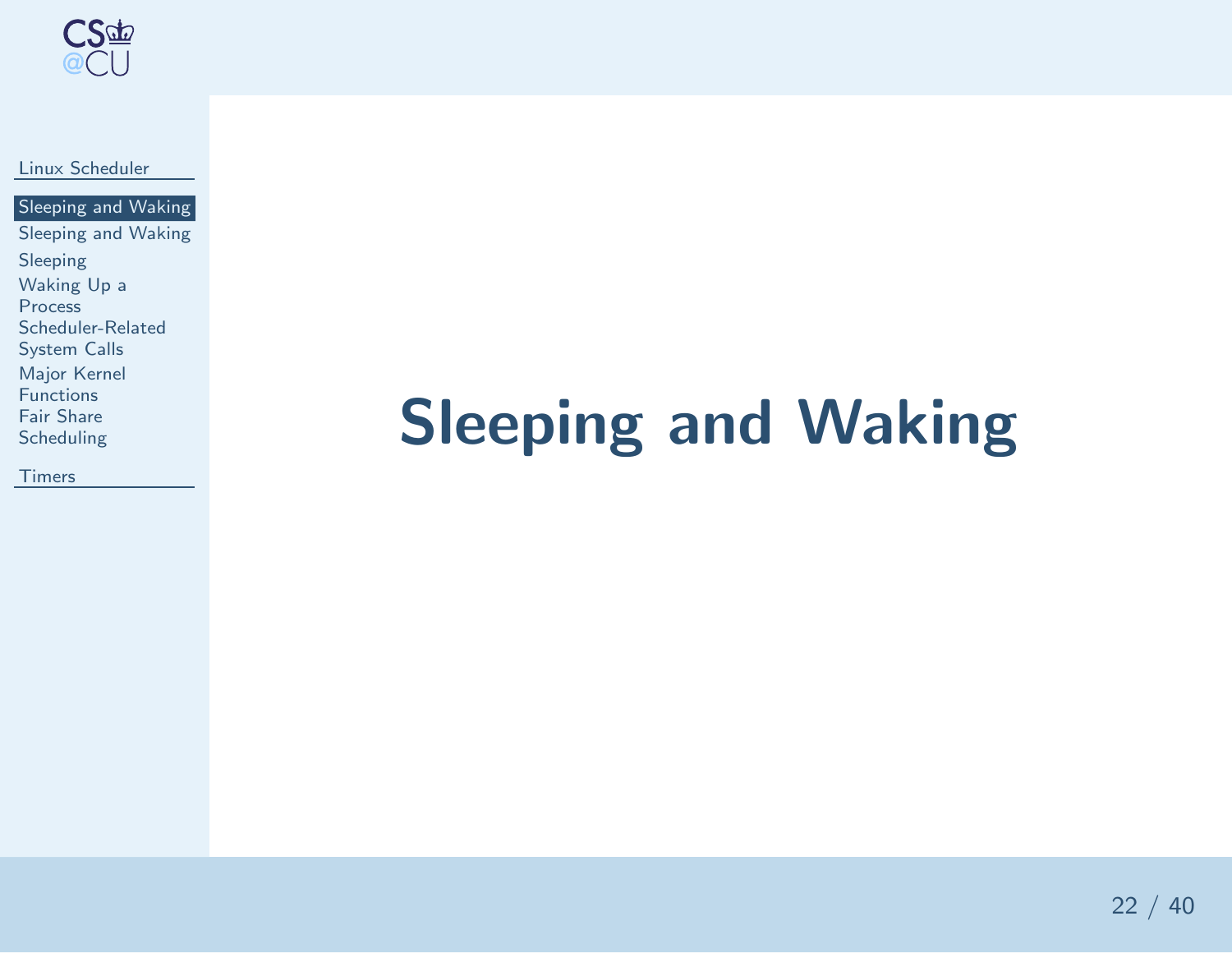<span id="page-22-0"></span>

## Sleeping and Waking

#### Linux [Scheduler](#page-0-0)

[Sleeping](#page-21-0) and Waking[Sleeping](#page-22-0) and Waking

■

■

■

[Sleeping](#page-23-0) [Waking](#page-24-0) Up <sup>a</sup>Process [Scheduler-Related](#page-25-0)System CallsMajor Kernel **[Functions](#page-26-0)**  Fair Share[Scheduling](#page-27-0)

[Timers](#page-28-0)

 Processes need to wait for events Waiting is done by putting the process on <sup>a</sup> wait queueWakeups can happen too soon; the process

must check its condition and perhaps go backto sleep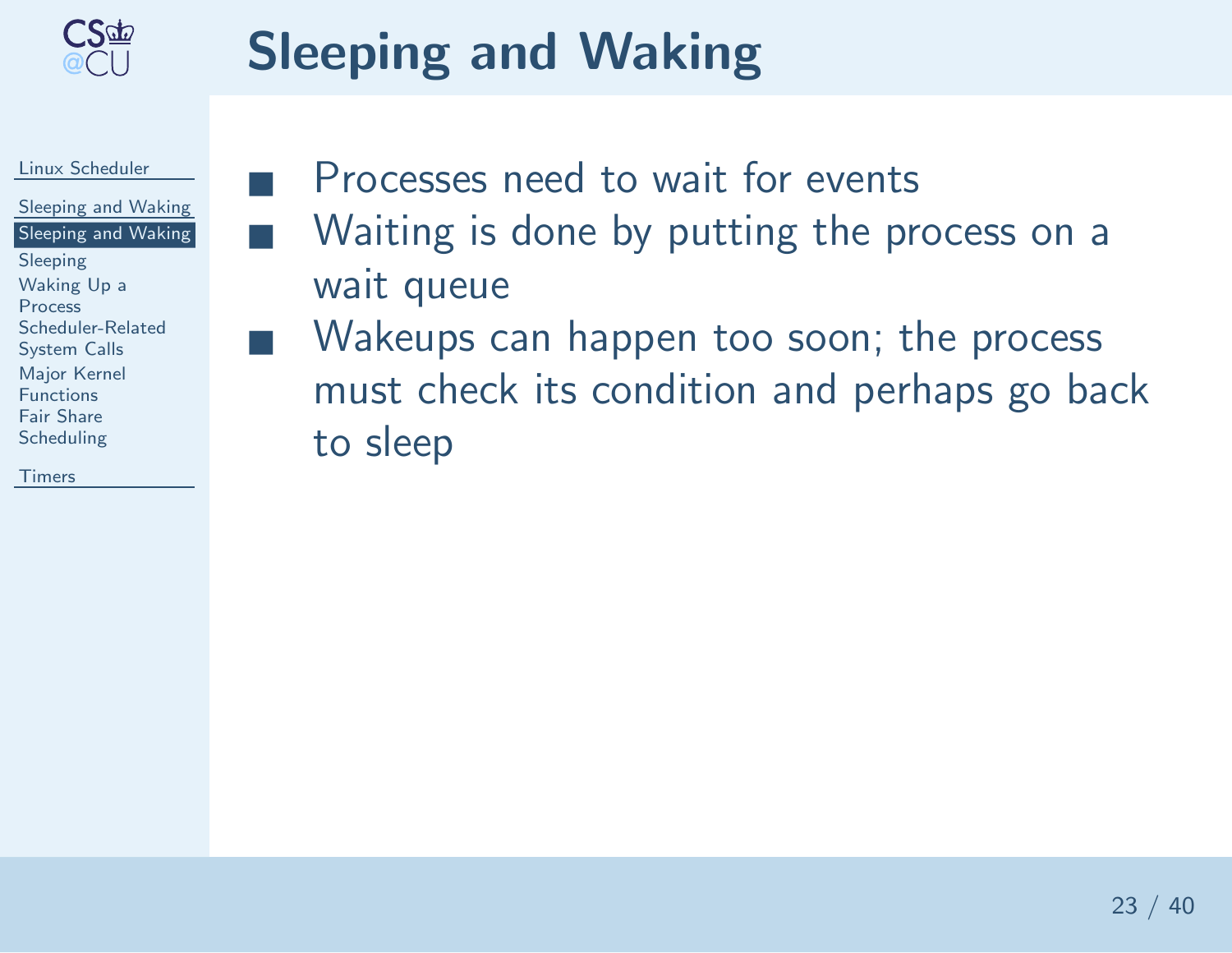<span id="page-23-0"></span>

## Sleeping

Linux [Scheduler](#page-0-0)

[Sleeping](#page-21-0) and Waking[Sleeping](#page-22-0) and Waking

#### [Sleeping](#page-23-0)

 [Waking](#page-24-0) Up <sup>a</sup>Process [Scheduler-Related](#page-25-0)System CallsMajor Kernel **[Functions](#page-26-0)**  Fair Share[Scheduling](#page-27-0)

[Timers](#page-28-0)

DECLARE\_WAIT\_QUEUE(wait, current);

```
/* Sleep on queue 'q' */
add_wait_queue(q, &wait);while (!condition) {
    set_current_state(TASK_INTERRUPTIBLE);if (signal_pending(current))/* handle signal */schedule();}<br>}

set_current_state(TASK_RUNNING);remove_wait_queue(q, &wait);
```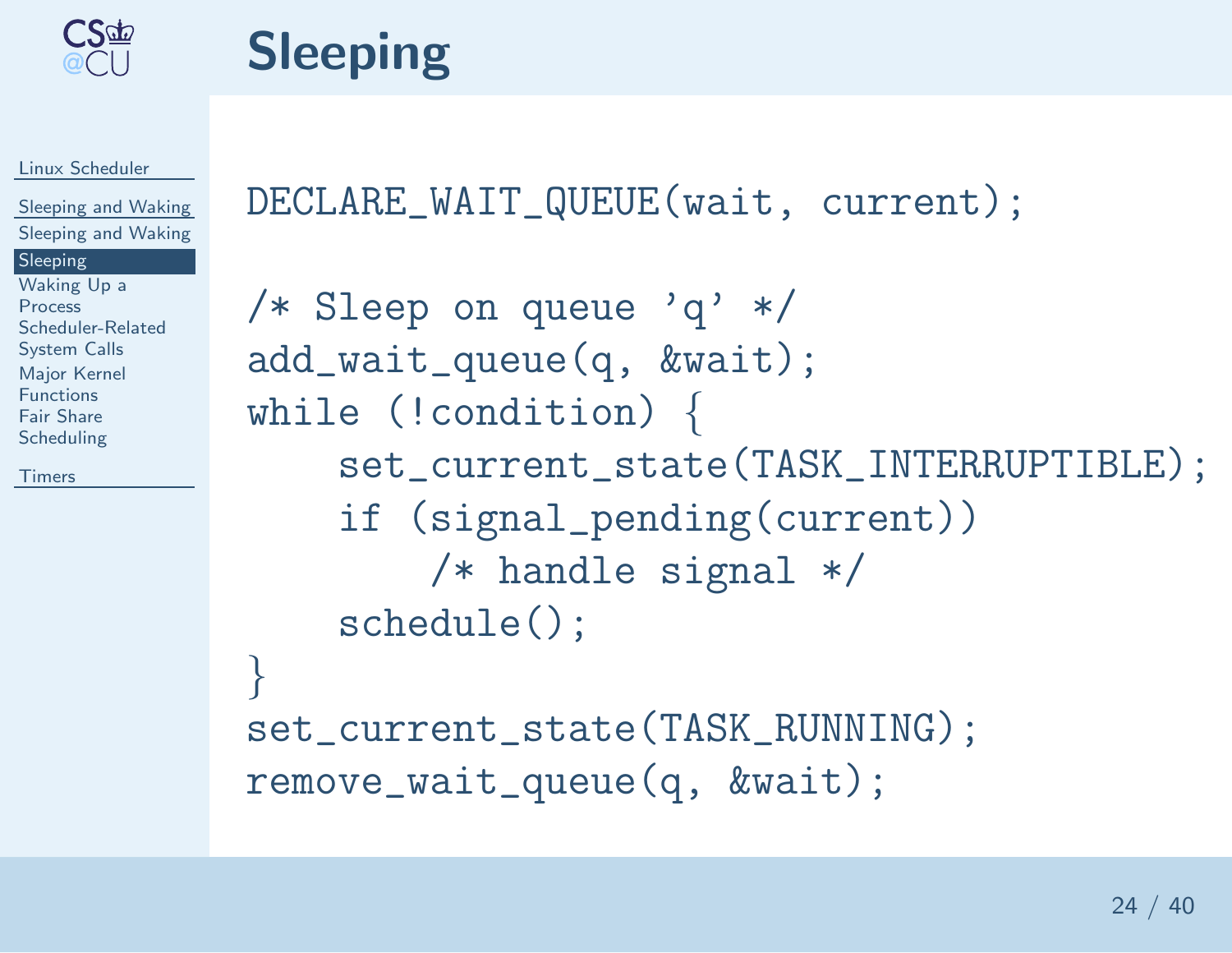<span id="page-24-0"></span>

## Waking Up <sup>a</sup> Process

#### Linux [Scheduler](#page-0-0)

[Sleeping](#page-21-0) and Waking [Sleeping](#page-22-0) and Waking[Sleeping](#page-23-0) [Waking](#page-24-0) Up <sup>a</sup>Process [Scheduler-Related](#page-25-0)System CallsMajor Kernel **[Functions](#page-26-0)**  Fair Share[Scheduling](#page-27-0)

■

- ■You don't wake a process, you wake a wait queue
	- There may be multiple processes waiting for the event, i.e., several processes trying to read<sup>a</sup> single disk block
- $\blacksquare$  The condition may not, in fact, have been satisfied
- $\blacksquare$  That's why the sleep routine has a loop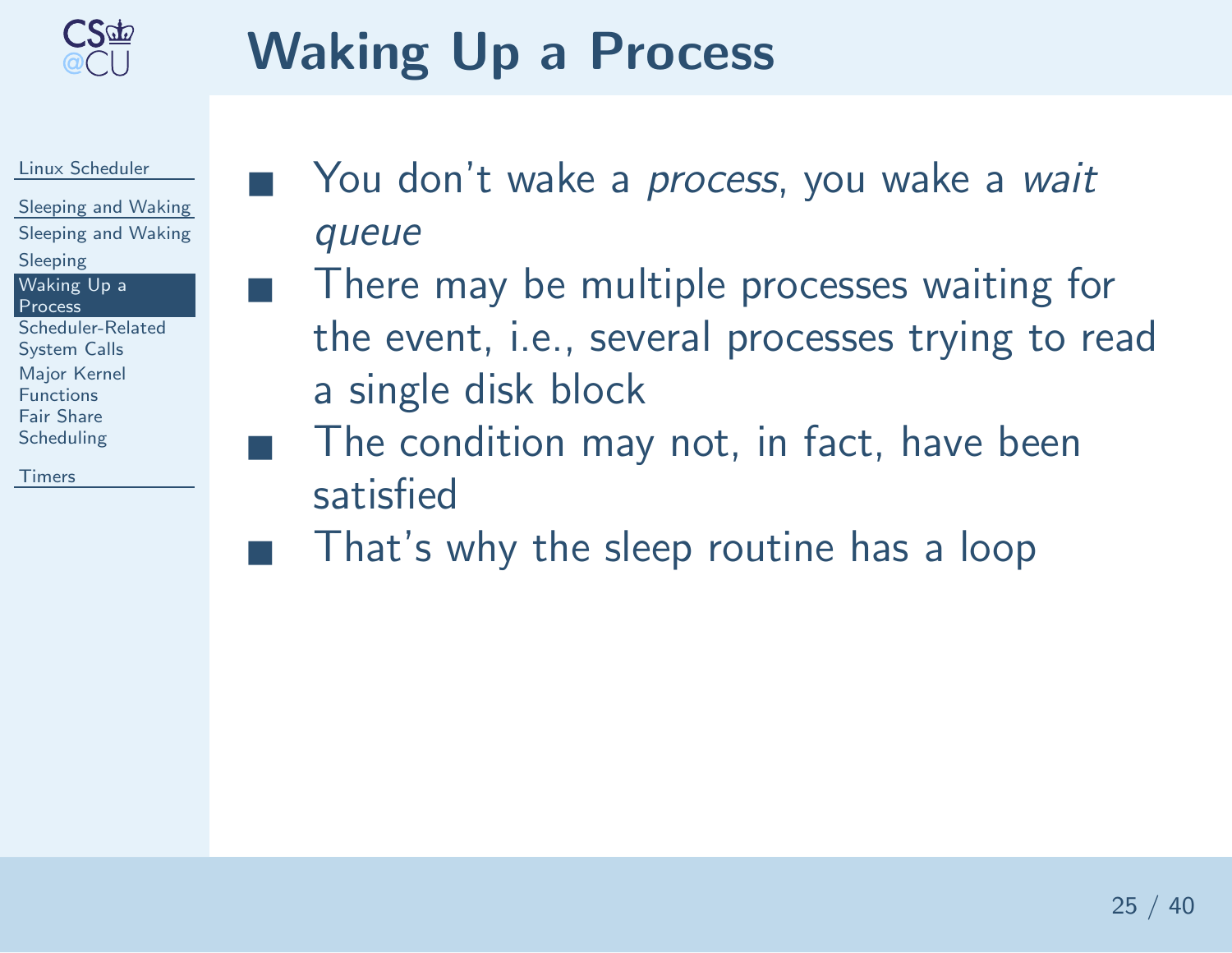<span id="page-25-0"></span>

### Scheduler-Related System Calls

Linux [Scheduler](#page-0-0)

[Sleeping](#page-21-0) and Waking [Sleeping](#page-22-0) and Waking[Sleeping](#page-23-0) [Waking](#page-24-0) Up <sup>a</sup>Process [Scheduler-Related](#page-25-0)System Calls

Major Kernel **[Functions](#page-26-0)**  Fair Share[Scheduling](#page-27-0)

[Timers](#page-28-0)

nice() Lower a process' static priority getpriority()/setpriority() Change priorities of <sup>a</sup> process group sched getscheduler()/sched setscheduler() Set scheduling policy and parameters. (Manymore starting with sched\_; use man -k to learn their names.)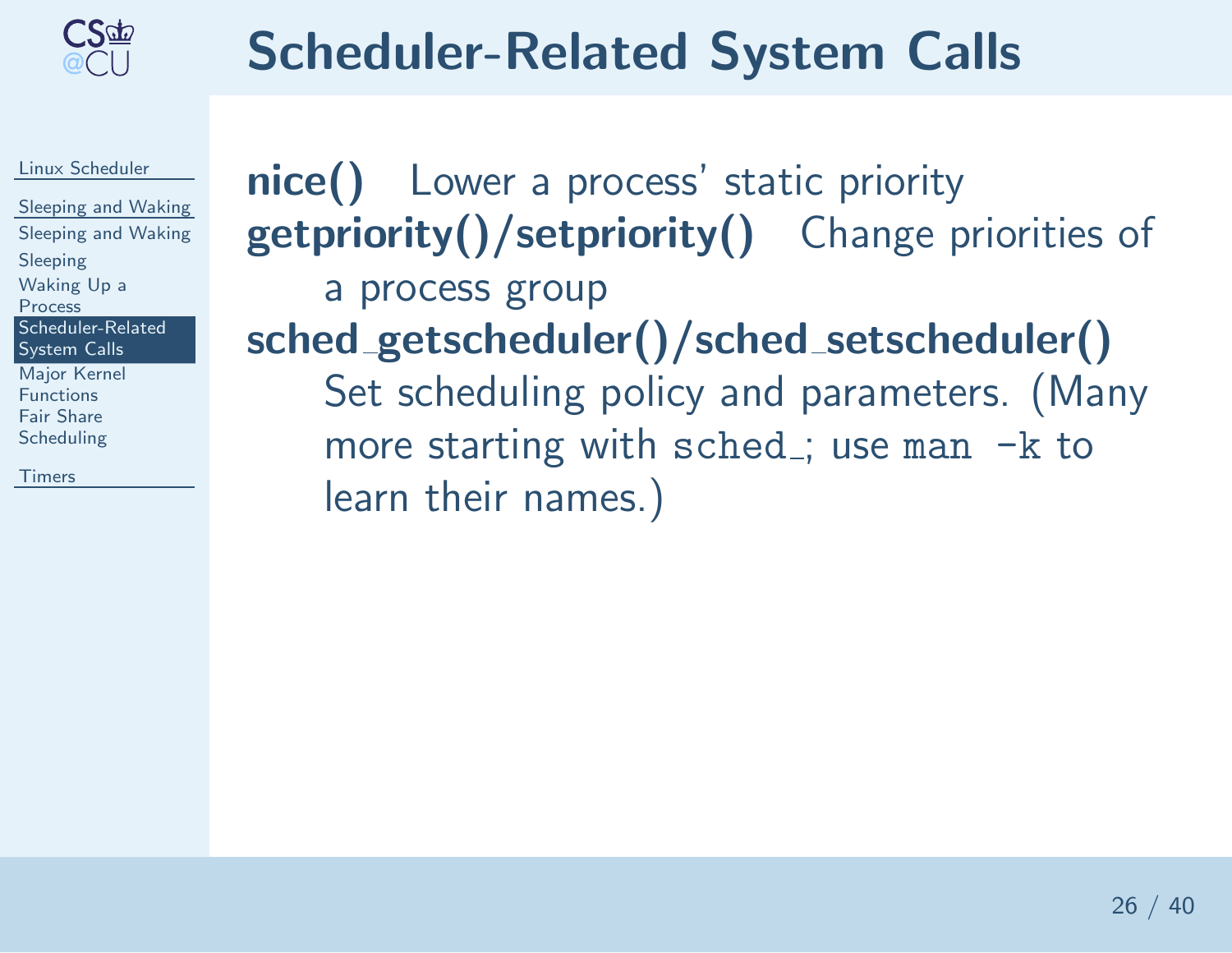<span id="page-26-0"></span>

## Major Kernel Functions

Linux [Scheduler](#page-0-0)

[Sleeping](#page-21-0) and Waking [Sleeping](#page-22-0) and Waking[Sleeping](#page-23-0) [Waking](#page-24-0) Up <sup>a</sup>**Process**  [Scheduler-Related](#page-25-0)System CallsMajor Kernel [Functions](#page-26-0)

 Fair Share[Scheduling](#page-27-0)

[Timers](#page-28-0)

scheduler\_tick() try\_to

recalc\_task

rebalance\_tick()

Called each timer tick to update quantaAttempts to wake a process, put in on <sup>a</sup> run queue, rebalance loads, etc. update average sleep time an dynamic priority schedule() Pick the next process to rune\_tick() Check if load-banlancing is needed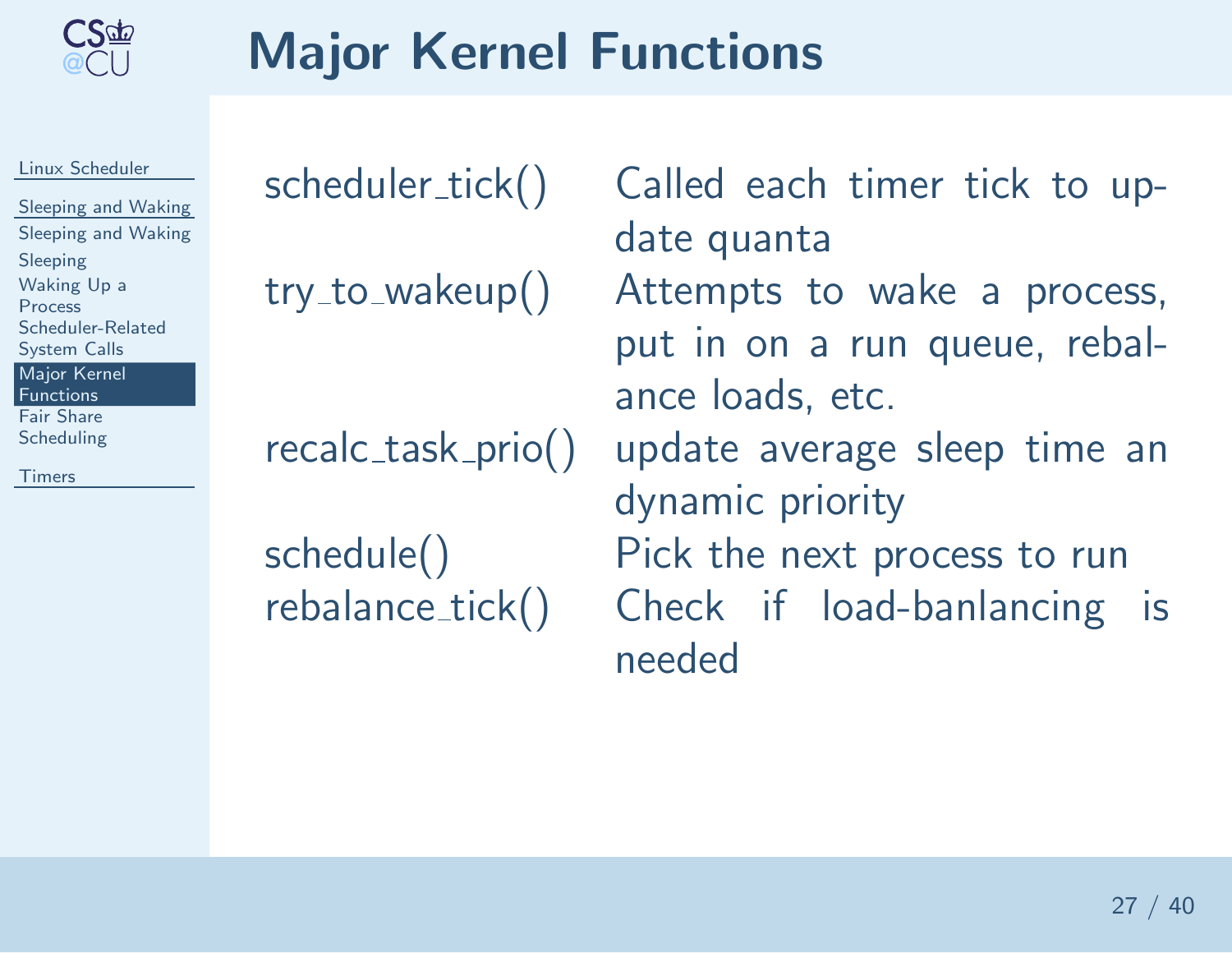<span id="page-27-0"></span>

## Fair Share Scheduling

#### Linux [Scheduler](#page-0-0)

[Sleeping](#page-21-0) and Waking [Sleeping](#page-22-0) and Waking[Sleeping](#page-23-0) [Waking](#page-24-0) Up <sup>a</sup>Process [Scheduler-Related](#page-25-0)System CallsMajor Kernel **[Functions](#page-26-0)**  Fair Share [Scheduling](#page-27-0)[Timers](#page-28-0)

■ Suppose we wanted to add <sup>a</sup> fair share scheduler to Linux

- What should be done?
- ■ Add <sup>a</sup> new scheduler type for  $\verb|sched_setscheduler()|$ 
	- Calculate process priority, interactivity, bonus, etc., based on all processes owned by that user How can that be done efficiently? What sorts of new data structures are needed?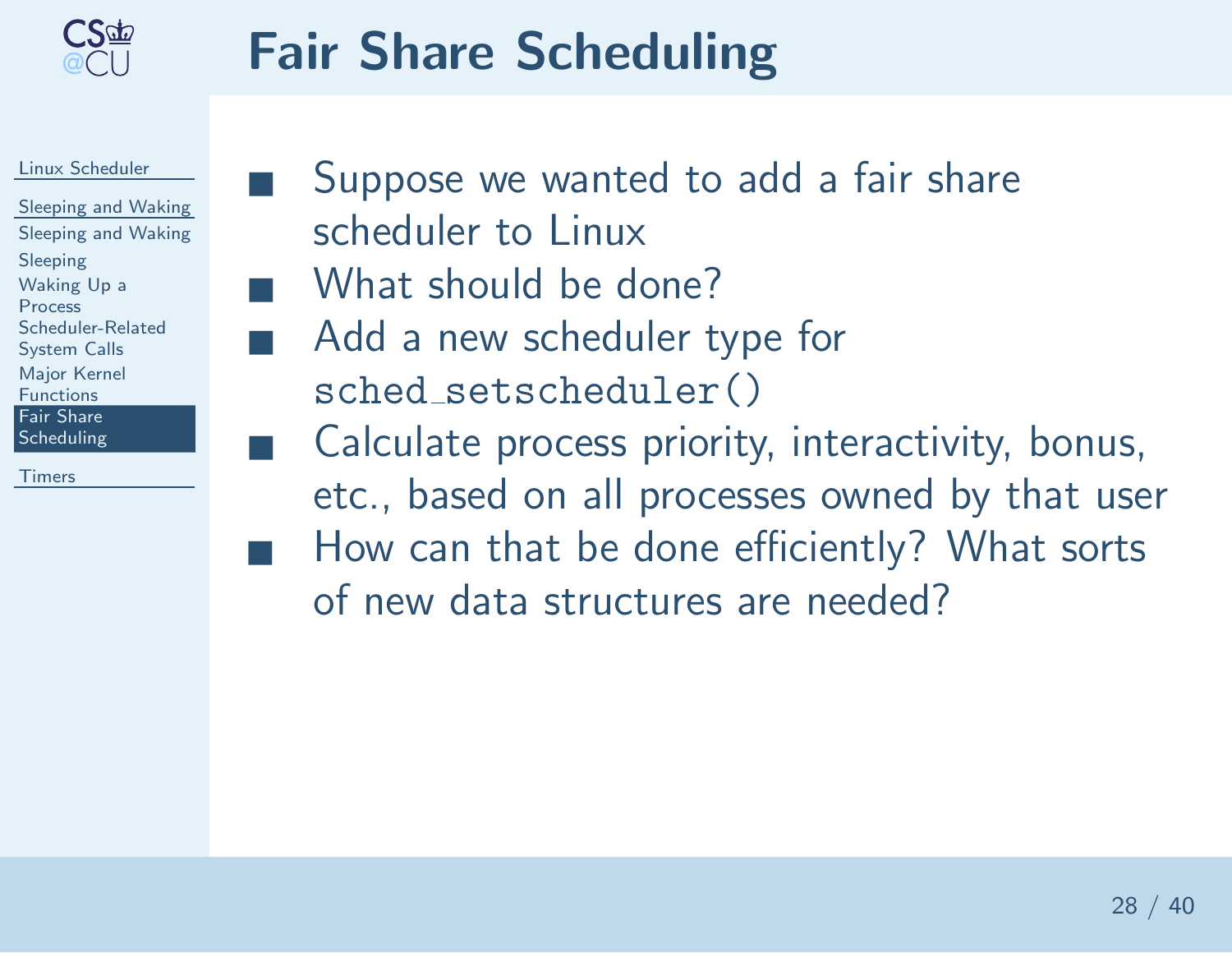<span id="page-28-0"></span>

#### Linux [Scheduler](#page-0-0)

[Sleeping](#page-21-0) and Waking

#### [Timers](#page-28-0)

 Why Does theKernel Need[Timers?](#page-29-0) Two Basic [Functions](#page-30-0)Timer [Types](#page-31-0)[Timer](#page-32-0) Ticks**[Jiffies](#page-33-0)**  Potent and Evil [Magic](#page-34-0) [Time](#page-35-0) of Day Kernel [Timers](#page-36-0)[Dynamic](#page-37-0) TimersDelay [Functions](#page-38-0)[System](#page-39-0) Calls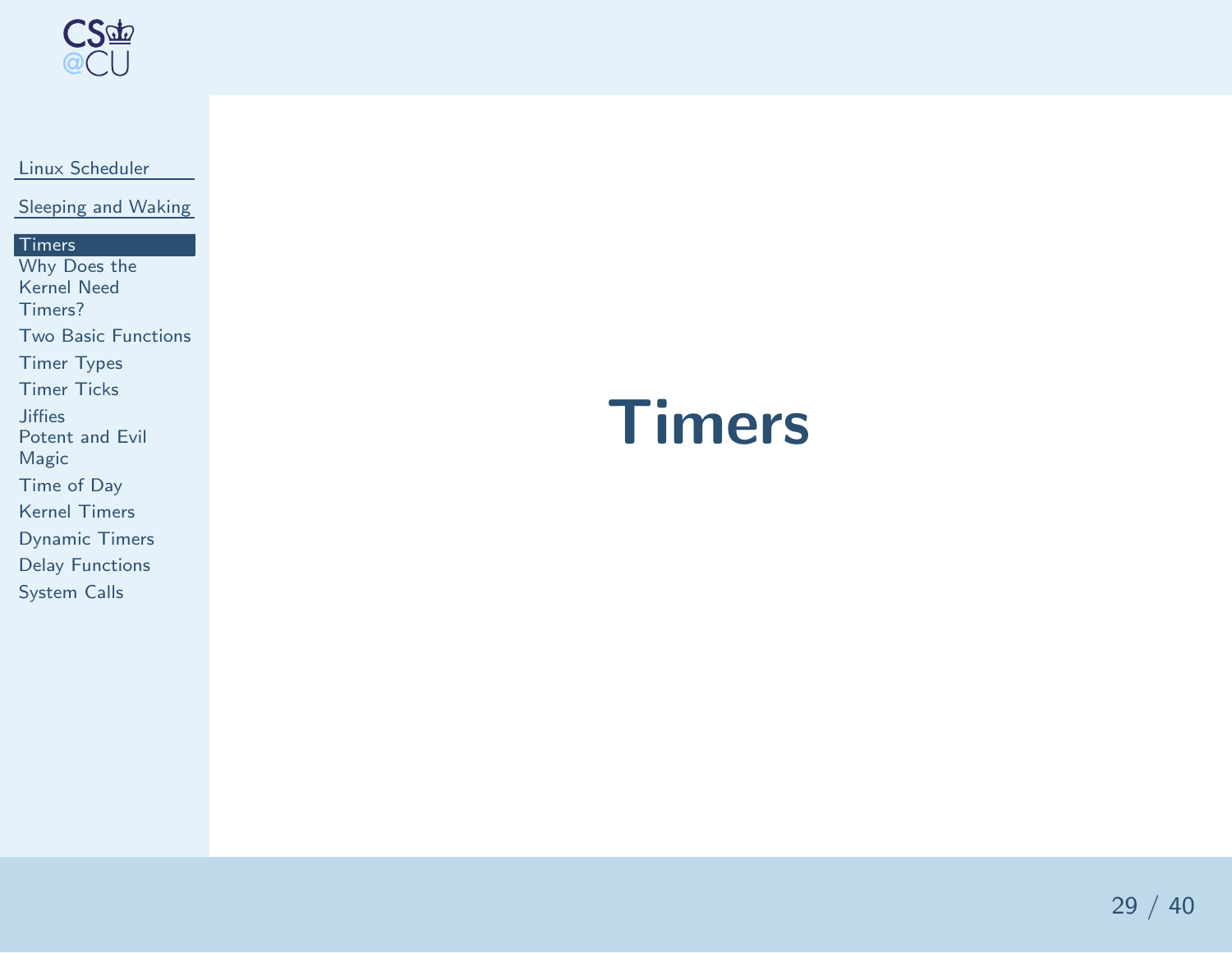<span id="page-29-0"></span>

## Why Does the Kernel Need Timers?

Linux [Scheduler](#page-0-0)

[Sleeping](#page-21-0) and Waking

**[Timers](#page-28-0)**  Why Does theKernel Need[Timers?](#page-29-0)

 Two Basic [Functions](#page-30-0)Timer [Types](#page-31-0)[Timer](#page-32-0) Ticks**[Jiffies](#page-33-0)**  Potent and Evil [Magic](#page-34-0) [Time](#page-35-0) of Day Kernel [Timers](#page-36-0)[Dynamic](#page-37-0) TimersDelay [Functions](#page-38-0)[System](#page-39-0) Calls

Animated applications

Screen-savers

Time of day for file timestamps

Quanta!

■

■

■

■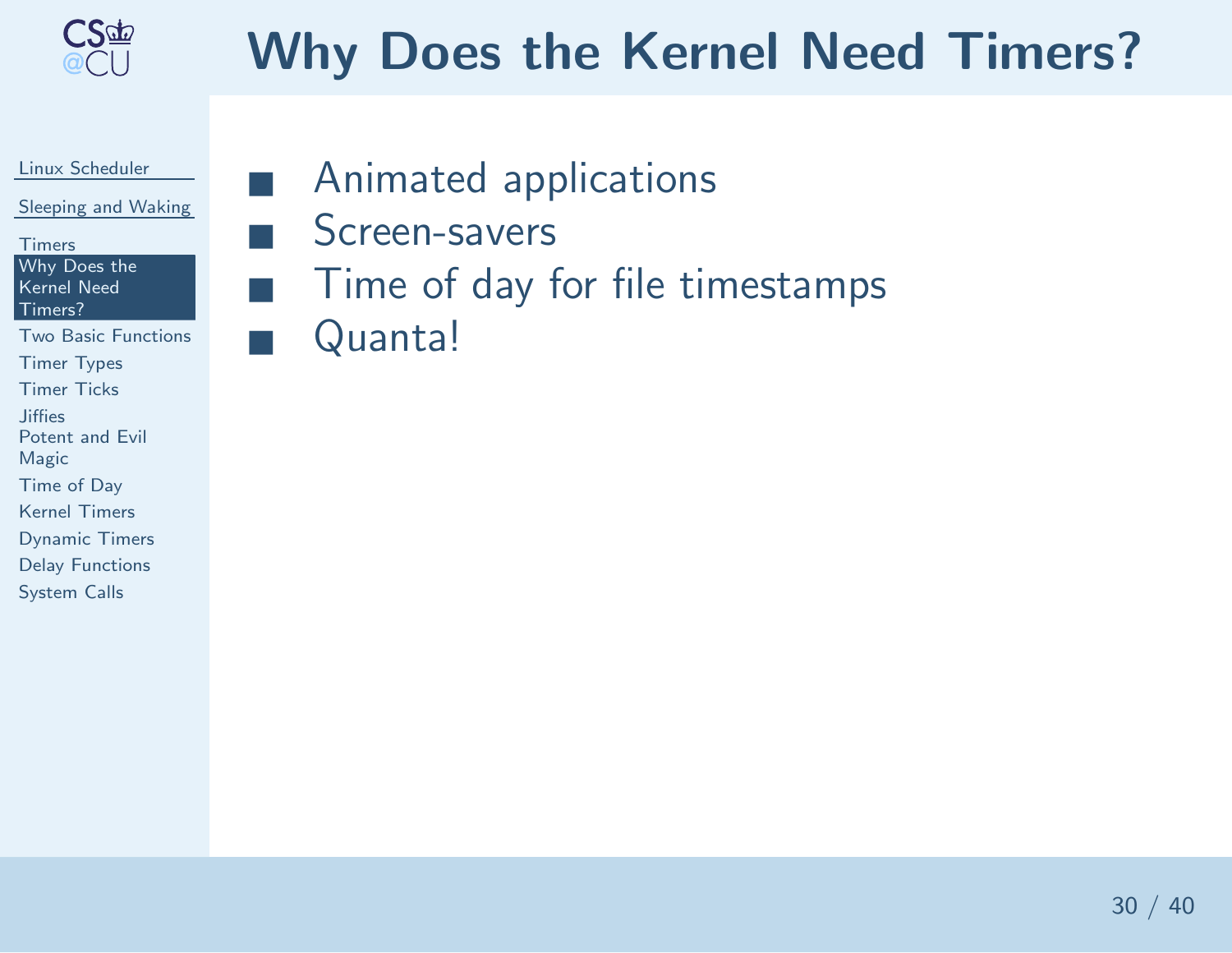<span id="page-30-0"></span>

### Two Basic Functions

#### Linux [Scheduler](#page-0-0)

[Sleeping](#page-21-0) and Waking

■

■

**[Timers](#page-28-0)** 

 Why Does theKernel Need[Timers?](#page-29-0)

#### Two Basic [Functions](#page-30-0)

Timer [Types](#page-31-0)[Timer](#page-32-0) Ticks**[Jiffies](#page-33-0)**  Potent and Evil [Magic](#page-34-0) [Time](#page-35-0) of DayKernel [Timers](#page-36-0)[Dynamic](#page-37-0) TimersDelay [Functions](#page-38-0)[System](#page-39-0) Calls

 Time of day (especially as <sup>a</sup> service to applications)

 $\blacksquare$  Interval timers — something should happen  $n$ ms from now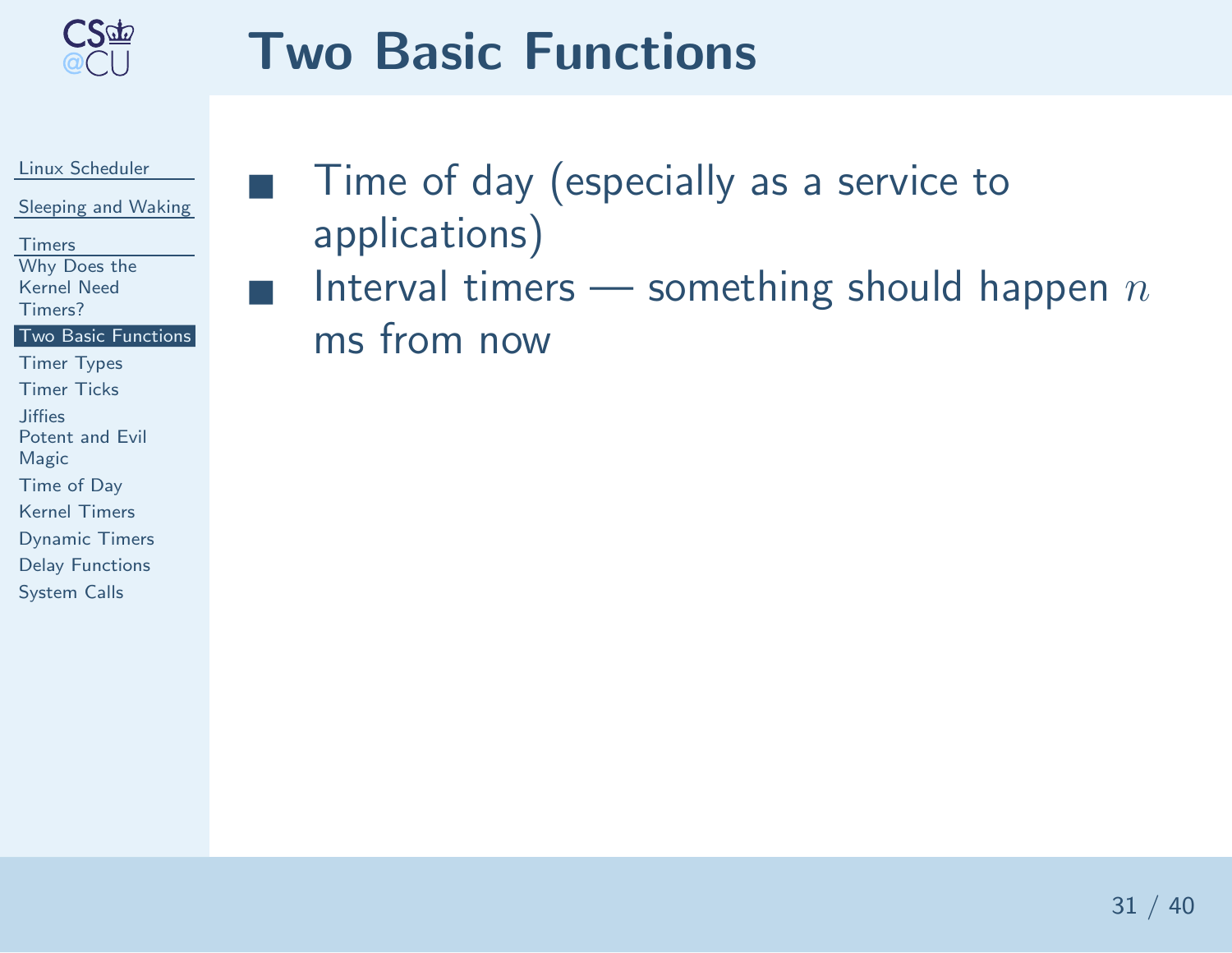<span id="page-31-0"></span>

### Timer Types

Linux [Scheduler](#page-0-0)

[Sleeping](#page-21-0) and Waking

[Timers](#page-28-0)

 Why Does theKernel Need

[Timers?](#page-29-0)

Two Basic [Functions](#page-30-0)

#### Timer [Types](#page-31-0)

[Timer](#page-32-0) Ticks**[Jiffies](#page-33-0)**  Potent and Evil [Magic](#page-34-0) [Time](#page-35-0) of DayKernel [Timers](#page-36-0)[Dynamic](#page-37-0) TimersDelay [Functions](#page-38-0)[System](#page-39-0) Calls

■ Real-Time Clock: tracks time and date, even if the computer is off; can interrupt at <sup>a</sup> certain rate or at <sup>a</sup> certain time. Use by Linux only atboot time to get time of day■ Time Stamp Counter: ticks once per CPU

 clock; provides very accurate interval timing Programmable Interval Timer: generates periodic interrupts. On Linux, the rate, called HZ, is usually <sup>1000</sup> Hz (100 Hz on slow CPUs)■ <sup>A</sup> variety of special, less common (and less used) timers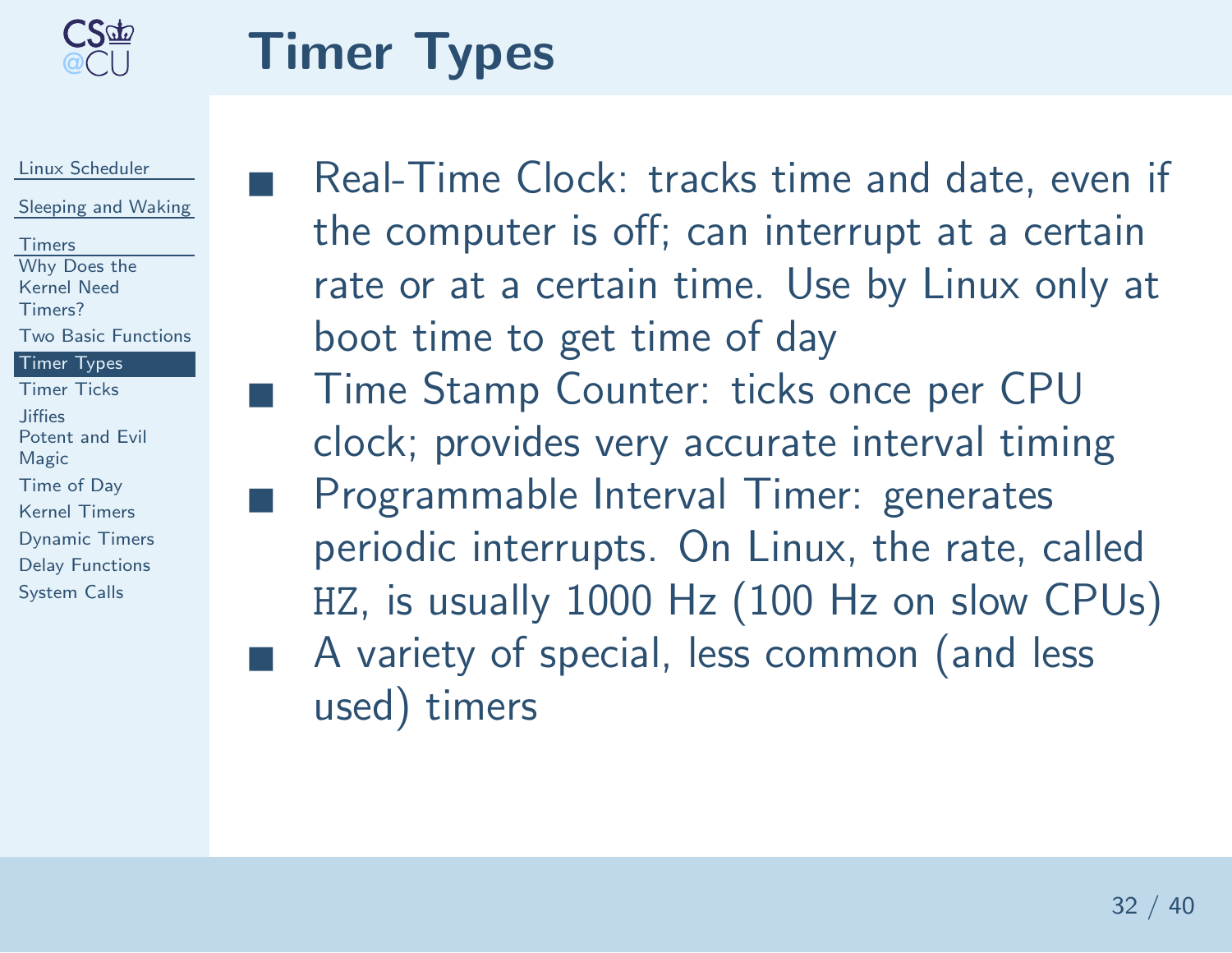<span id="page-32-0"></span>

#### Timer Ticks

#### Linux [Scheduler](#page-0-0)

[Sleeping](#page-21-0) and Waking

■

■

[Timers](#page-28-0)

- Why Does theKernel Need
- [Timers?](#page-29-0)

Two Basic [Functions](#page-30-0)

Timer [Types](#page-31-0)

- [Timer](#page-32-0) Ticks
- **[Jiffies](#page-33-0)**  Potent and Evil [Magic](#page-34-0)[Time](#page-35-0) of DayKernel [Timers](#page-36-0)[Dynamic](#page-37-0) TimersDelay [Functions](#page-38-0)

[System](#page-39-0) Calls

- Linux programs <sup>a</sup> timer to interrupt at <sup>a</sup> certain rate
- Each tick, <sup>a</sup> number of operations are carried out
- Three most important
	- ◆Keeping track of time
	- ◆Invoking dynamic timer routines
	- ◆Calling scheduler\_tick()
- The system uses the best timer available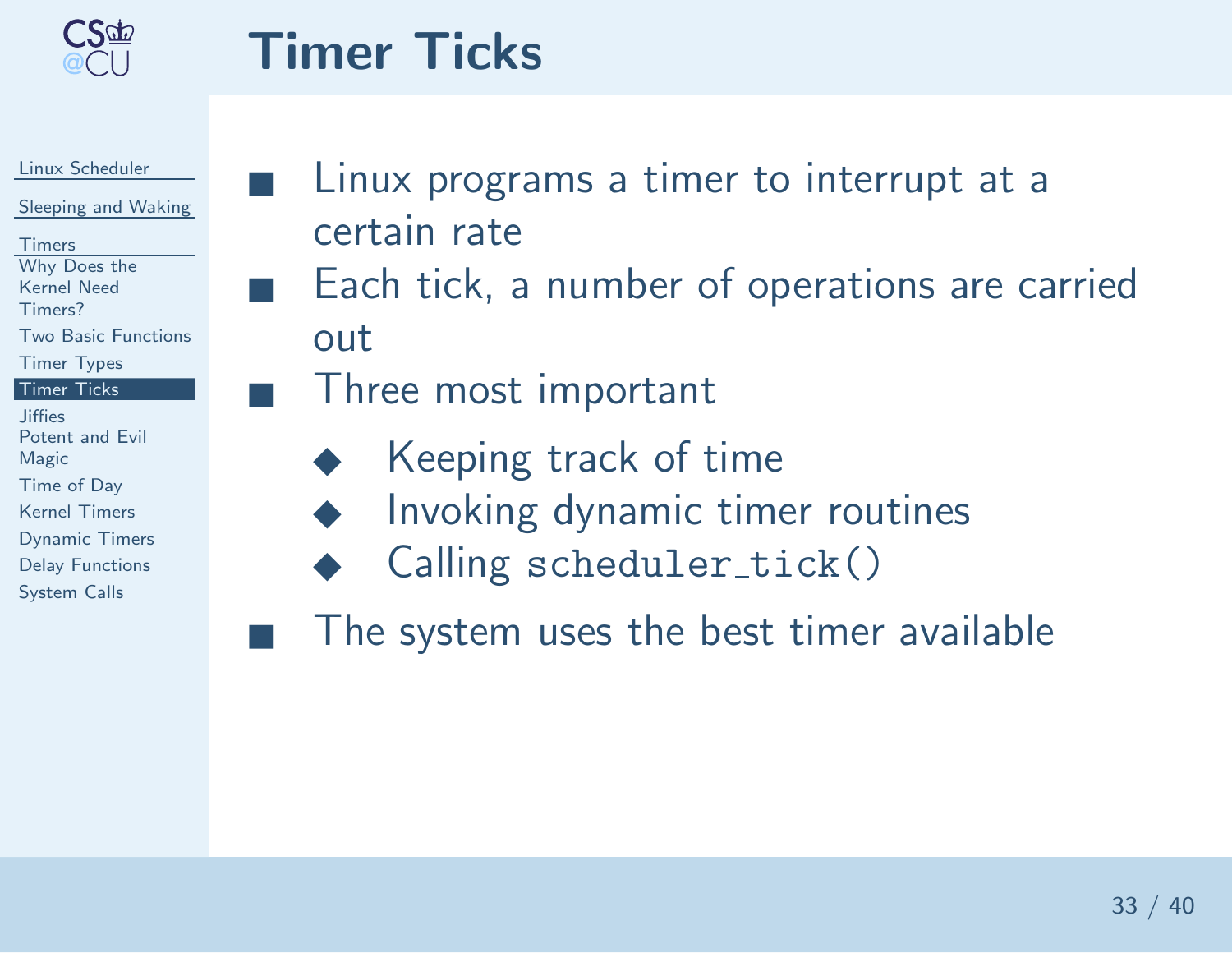<span id="page-33-0"></span>

## **Jiffies**

■

#### Linux [Scheduler](#page-0-0)

[Sleeping](#page-21-0) and Waking

[Timers](#page-28-0)

 Why Does theKernel Need

[Timers?](#page-29-0)

Two Basic [Functions](#page-30-0)

Timer [Types](#page-31-0)

[Timer](#page-32-0) Ticks

#### **[Jiffies](#page-33-0)**

 Potent and Evil [Magic](#page-34-0) [Time](#page-35-0) of DayKernel [Timers](#page-36-0)[Dynamic](#page-37-0) TimersDelay [Functions](#page-38-0)[System](#page-39-0) Calls

- ■ Each timer tick, <sup>a</sup> variable called jiffies is incremented
- $\blacksquare$  It is thus (roughly) the number of HZ since system boot
	- <sup>A</sup> 32-bit counter incremented at <sup>1000</sup> Hz wraps around in about <sup>50</sup> days
- $\blacksquare$  We need 64 bits but there's a problem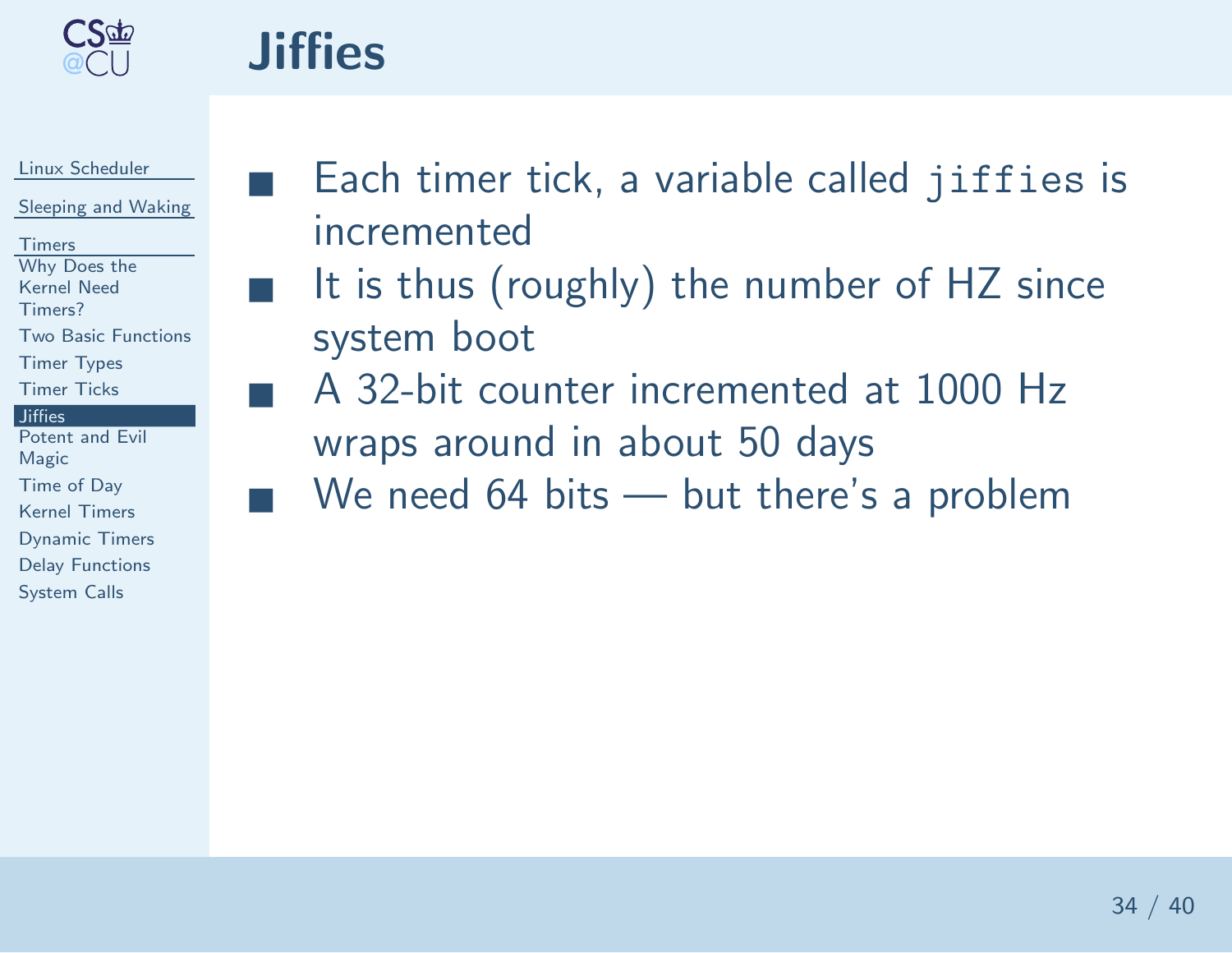<span id="page-34-0"></span>

## Potent and Evil Magic



- A 64-bit value cannot be accessed atomically on <sup>a</sup> 32-bit machine
- A spin-lock is used to synchronize access to jiffies <sup>64</sup>; kernel routines call
	- get\_jiffies\_64()
	- But we don't want to have to increment two variables each tick
- Linker magic is used to make jiffies the low-order 32 bits of jiffies\_64
- ■Ugly!

■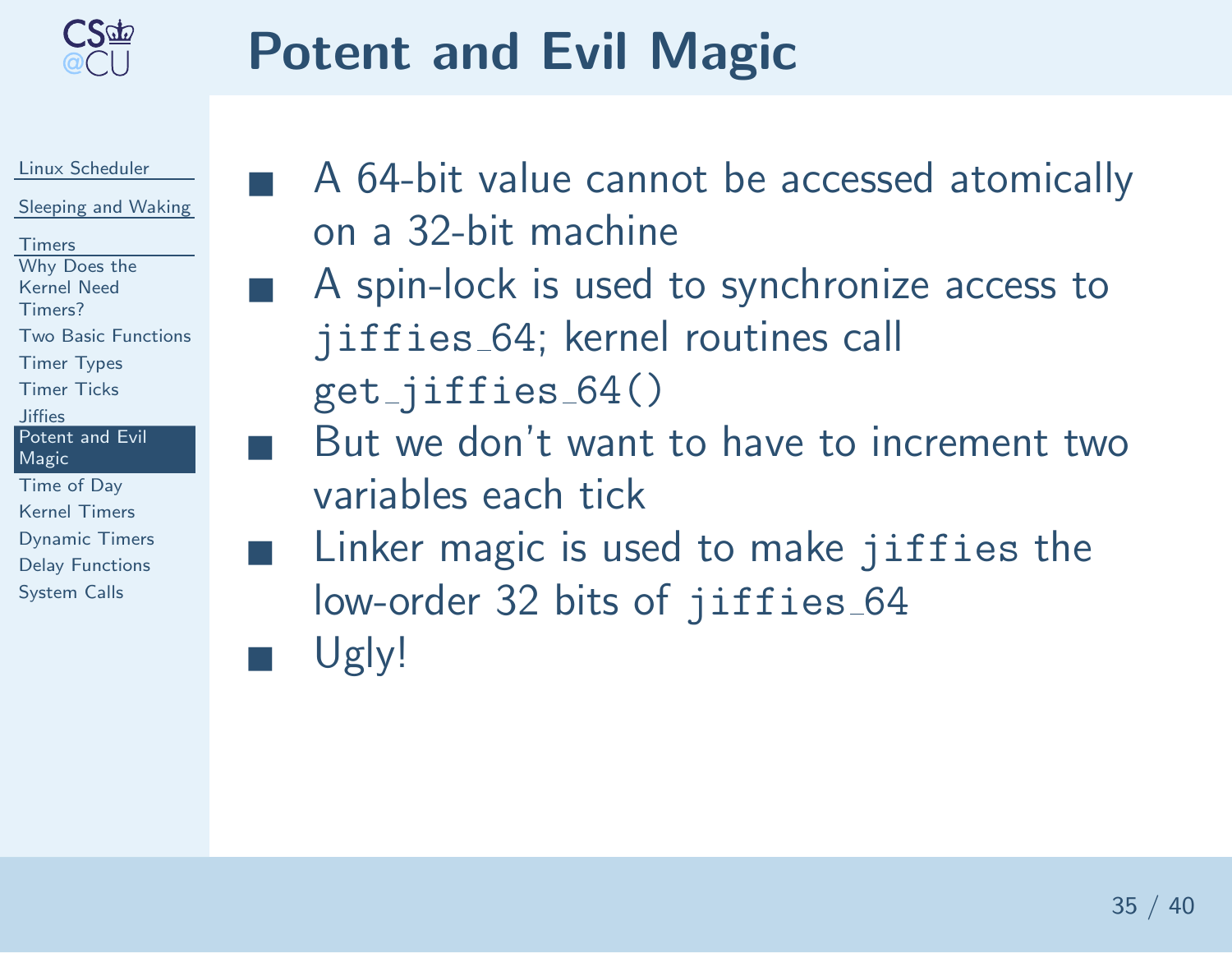<span id="page-35-0"></span>

### Time of Day

#### Linux [Scheduler](#page-0-0)

[Sleeping](#page-21-0) and Waking

■

■

- [Timers](#page-28-0)
- Why Does the
- Kernel Need[Timers?](#page-29-0)
- 
- Two Basic [Functions](#page-30-0)
- Timer [Types](#page-31-0)
- [Timer](#page-32-0) Ticks
- **[Jiffies](#page-33-0)**
- Potent and Evil [Magic](#page-34-0)
- [Time](#page-35-0) of Day
- Kernel [Timers](#page-36-0)[Dynamic](#page-37-0) TimersDelay [Functions](#page-38-0)[System](#page-39-0) Calls
- ■ The time of day is stored in xtime, which is <sup>a</sup> struct timespec
- It's incremented once per tick
	- Again, <sup>a</sup> spin-lock is used to synchronize access to it
	- The apparent tick rate can be adjusted slightly, via the adjtimex() system call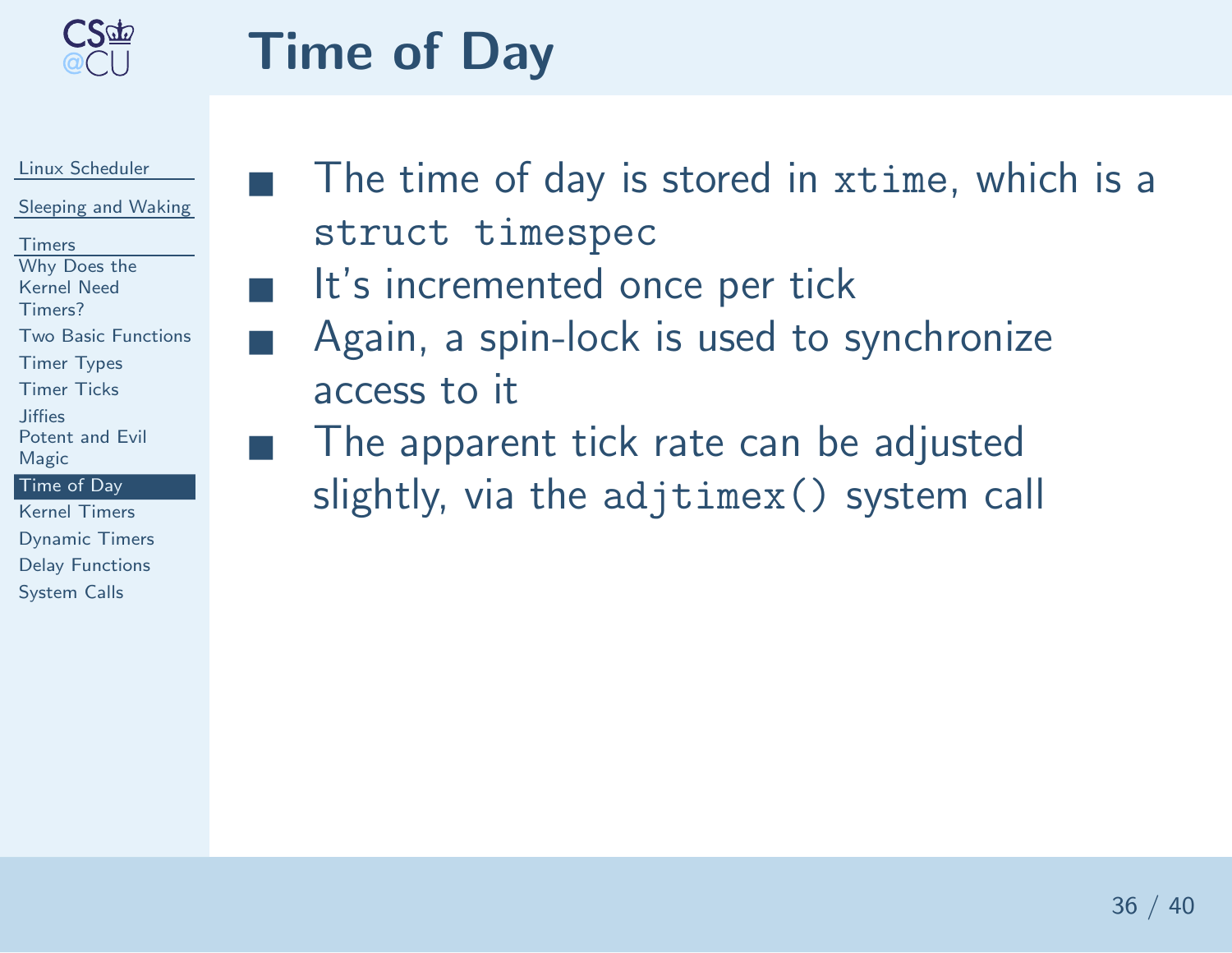<span id="page-36-0"></span>

#### Kernel Timers



■

■

■

[Timers](#page-28-0)

- Why Does theKernel Need
- [Timers?](#page-29-0)
- Two Basic [Functions](#page-30-0)
- Timer [Types](#page-31-0)
- [Timer](#page-32-0) Ticks
- **[Jiffies](#page-33-0)**
- Potent and Evil
- [Magic](#page-34-0)
- [Time](#page-35-0) of Day

#### Kernel [Timers](#page-36-0)

[Dynamic](#page-37-0) TimersDelay [Functions](#page-38-0)[System](#page-39-0) Calls

- Two types of timers use by kernel routines Dynamic timer — call some routine after <sup>a</sup> particular interval
- Delay loops tight spin loops for very short delays
- User-mode interval timers are similar to kernel dynamic timers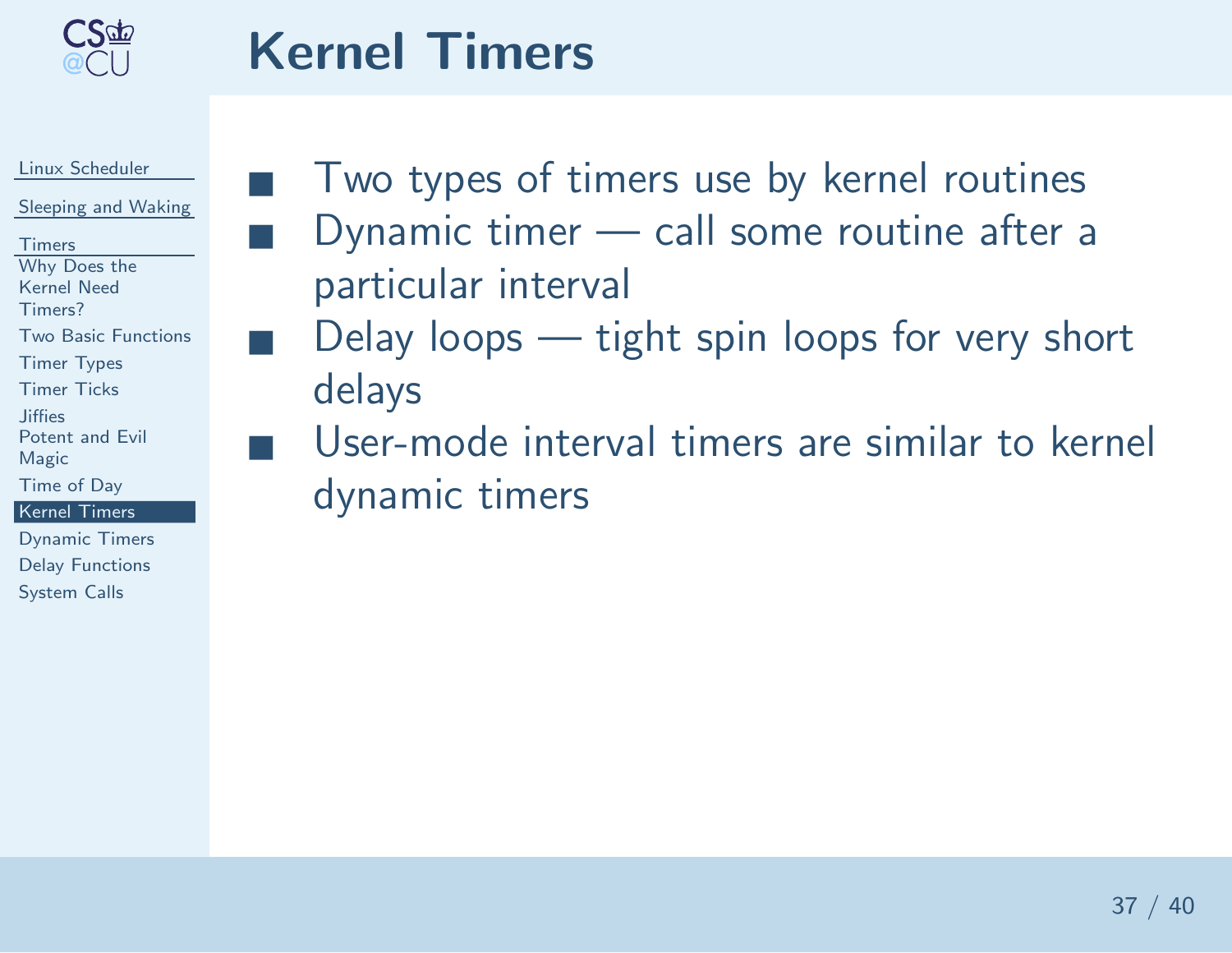<span id="page-37-0"></span>

### Dynamic Timers

Linux [Scheduler](#page-0-0)

[Sleeping](#page-21-0) and Waking

■

■

[Timers](#page-28-0) Why Does theKernel Need[Timers?](#page-29-0) Two Basic [Functions](#page-30-0)Timer [Types](#page-31-0)[Timer](#page-32-0) Ticks**[Jiffies](#page-33-0)** Potent and Evil

[Magic](#page-34-0)

[Time](#page-35-0) of Day

Kernel [Timers](#page-36-0)

[Dynamic](#page-37-0) Timers

Delay [Functions](#page-38-0)[System](#page-39-0) Calls

 Specify an interval, <sup>a</sup> subroutine to call, and <sup>a</sup> parameter to pass to that subroutine**Parameter used to differentiate different** instantiations of the same timer — if you have <sup>4</sup> Ethernet cards creating dynamic timers, theparameter is typically the address of theper-card data structure

 $\blacksquare$  Timers can be cancelled; there is (as usual) a ■delicate synchronization dance onmultiprocessors. See the text for details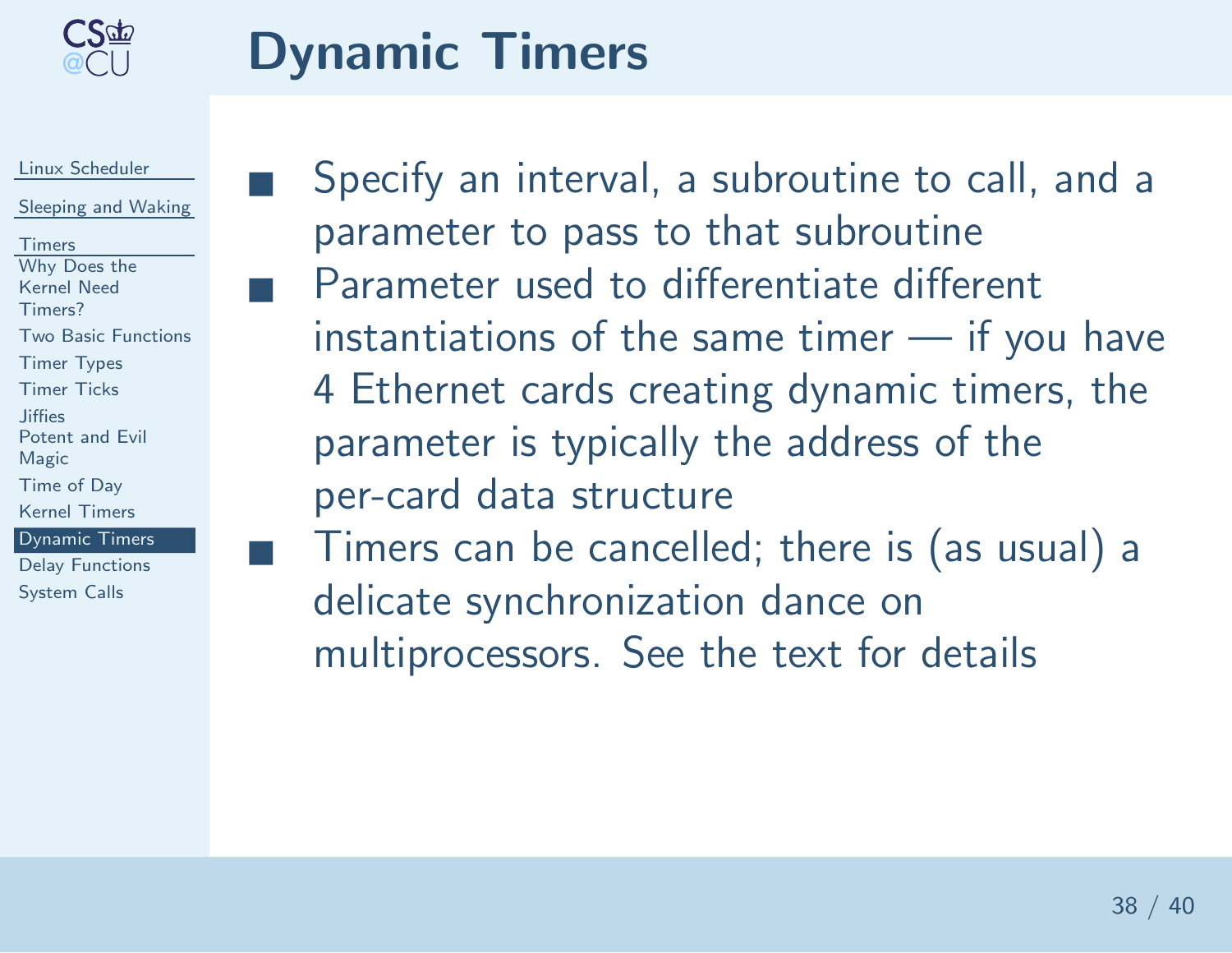<span id="page-38-0"></span>

■

■

delay

### Delay Functions



Delay [Functions](#page-38-0)

[System](#page-39-0) Calls

 Spin in <sup>a</sup> tight loop for <sup>a</sup> short time microseconds or nanoseconds Nothing else can use that CPU during that time, except via interrupt Used only when the overhead of creating <sup>a</sup> dynamic timer is too great for <sup>a</sup> very short